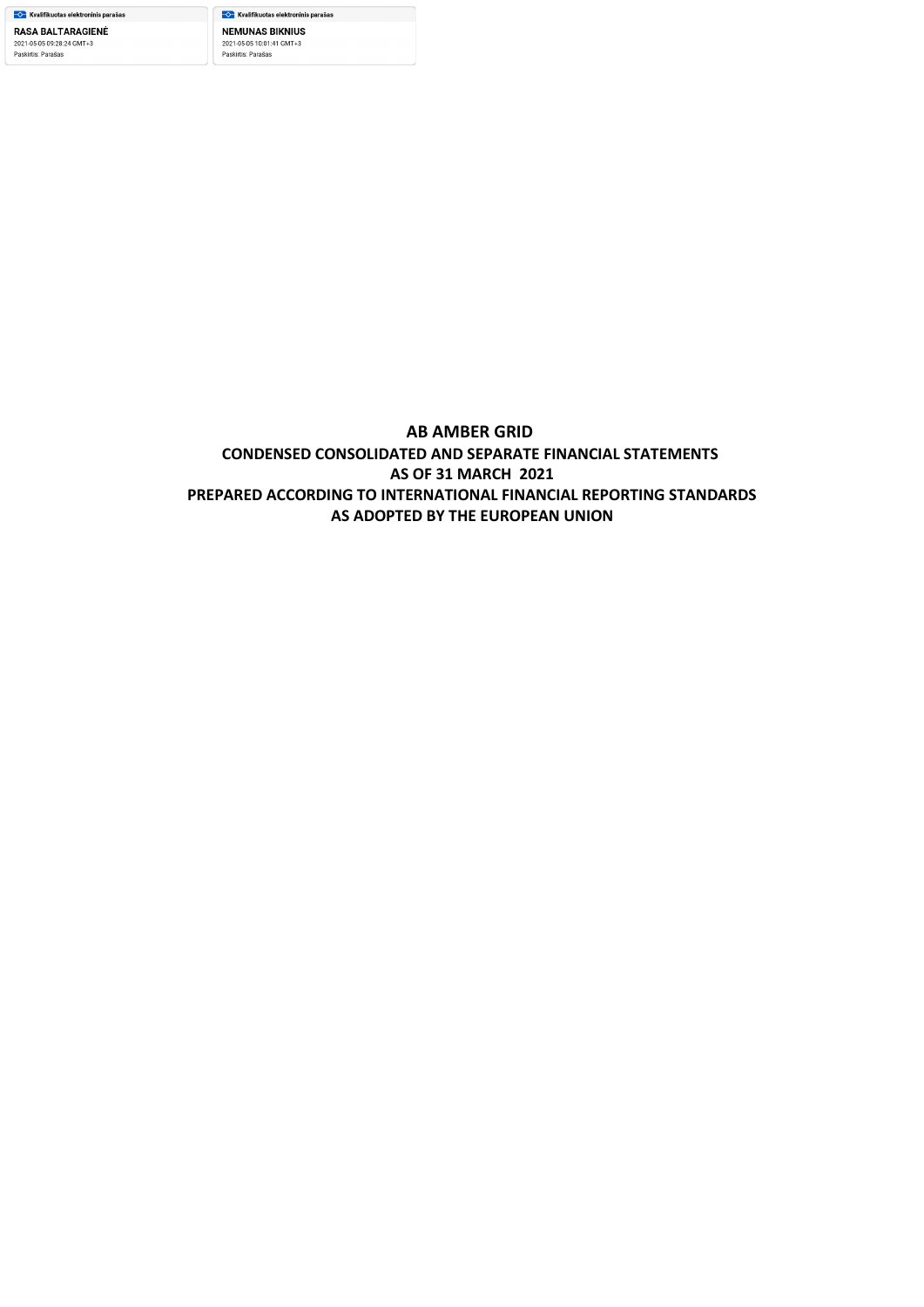## **Consolidated and separate Statement of financial position**

(All amounts are in EUR '000 unless otherwise stated)

|       |                                |                | Group       |          | Company     |          |
|-------|--------------------------------|----------------|-------------|----------|-------------|----------|
|       |                                | Notes          | At 31 March | At 31    | At 31 March | At 31    |
|       |                                |                | 2021        | December | 2021        | December |
|       |                                |                |             | 2020     |             | 2020     |
|       | <b>ASSETS</b>                  |                |             |          |             |          |
| А.    | <b>Non-current assets</b>      |                | 259,736     | 255,757  | 259,664     | 255,649  |
| I.    | Intangible assets              | 5              | 4,591       | 4,833    | 3,979       | 4,189    |
| П.    | Property, plant and equipment  | 5              | 246,248     | 241,624  | 246,242     | 241,620  |
| II.1. | Land                           |                | 125         | 125      | 125         | 125      |
| II.2. | <b>Buildings</b>               |                | 5,340       | 5,427    | 5,340       | 5,427    |
| II.3. | Plant and equipment            |                | 145,039     | 146,003  | 145,039     | 146,003  |
| II.4. | Machinery and equipment        |                | 33,738      | 34,583   | 33,738      | 34,583   |
| II.5. | Motor vehicles                 |                | 500         | 542      | 500         | 542      |
| II.6. | Other                          |                | 3,306       | 3,171    | 3,300       | 3,167    |
| II.7. | Construction in progress       | 6              | 58,200      | 51,773   | 58,200      | 51,773   |
| Ш.    | The right-of-use assets        | $\overline{7}$ | 2,223       | 2,335    | 2,098       | 2,204    |
| IV.   | Non-current financial assets   |                | 4           | 4        | 675         | 675      |
| IV.1  | Investment in the subsidiary   |                |             |          | 675         | 675      |
| IV.2. | Non-current trade receivables  | 8              |             |          |             |          |
|       | Other non-current financial    |                |             |          |             |          |
| IV.3  | assets                         |                | 4           | 4        |             |          |
| V.    | A deferred tax asset           |                | 6,670       | 6,961    | 6,670       | 6,961    |
| В.    | <b>Current assets</b>          |                | 68,022      | 60,614   | 52,978      | 49,144   |
| Τ.    | Inventories and prepayments    |                | 3,232       | 2,626    | 3,178       | 2,611    |
| 1.1.  | Raw materials, spare parts and |                |             |          |             |          |
|       | other inventories              |                | 2,409       | 1,897    | 2,409       | 1,897    |
| 1.2.  | Prepayments                    |                | 823         | 729      | 769         | 714      |
| ΙΙ.   | Accounts receivable            |                | 50,628      | 47,377   | 48,064      | 45,356   |
| II.1. | Trade receivables              | 8              | 8,081       | 7,870    | 5,742       | 5,851    |
| II.2. | Other receivables              | 9              | 42,547      | 39,507   | 42,322      | 39,505   |
| Ш.    | Corporate income tax paid in   |                |             |          |             |          |
|       | advance                        |                | 1,643       | 1,171    | 1,643       | 1,171    |
| IV.   | Other financial assets         | 10             | 11,494      | 8,673    | 88          | 3        |
| V.    | Cash and cash equivalents      |                | 1,025       | 767      | 5           | 3        |
|       | <b>Total assets</b>            |                | 327,758     | 316,371  | 312,642     | 304,793  |

(cont'd on the next page)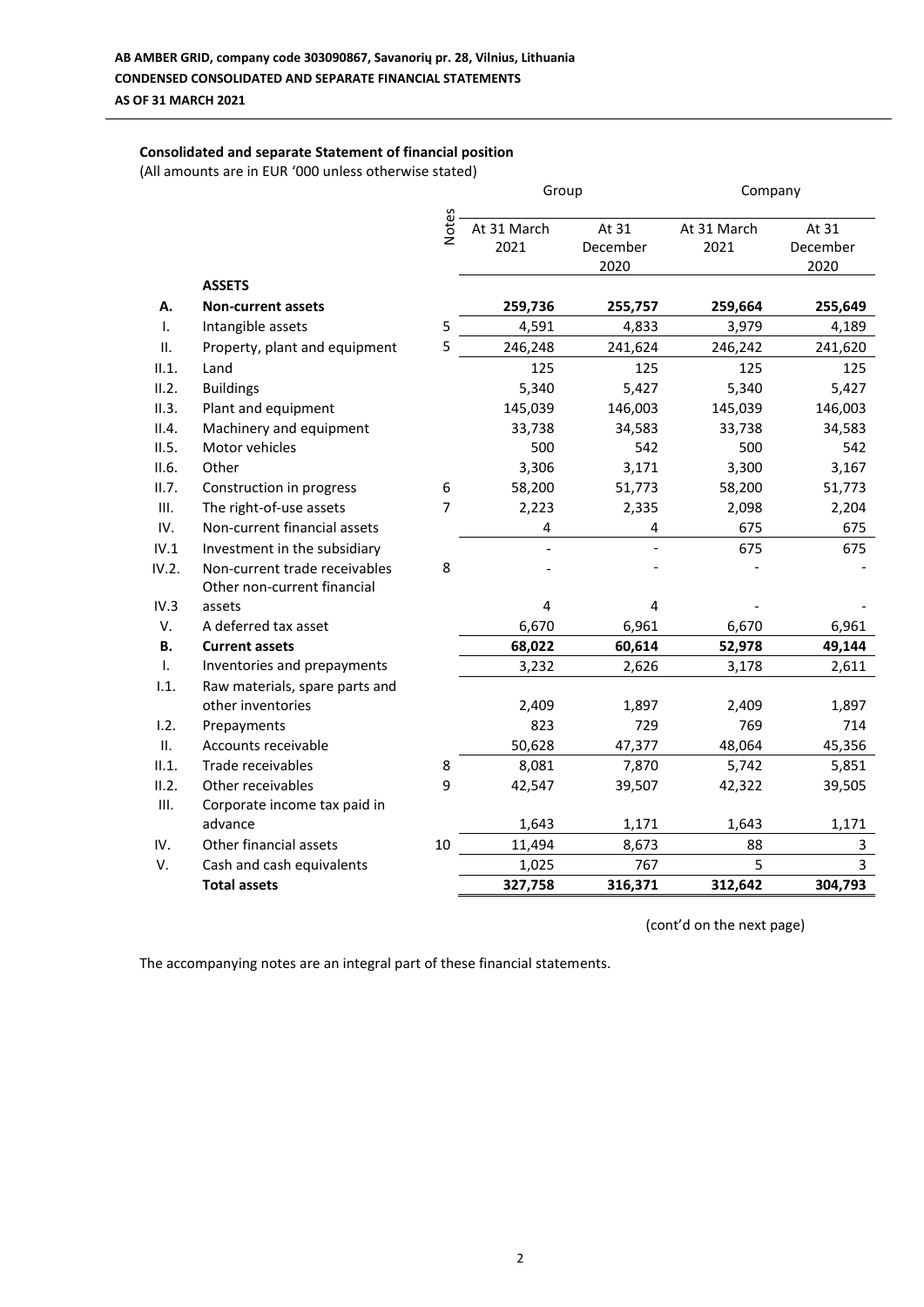# **Consolidated and separate Statement of financial position (cont'd)**

(All amounts are in EUR '000 unless otherwise stated)

|        |                                                   |                | Group       |          | Company     |          |
|--------|---------------------------------------------------|----------------|-------------|----------|-------------|----------|
|        |                                                   |                | At 31 March | At 31    | At 31 March | At 31    |
|        |                                                   | <b>Notes</b>   | 2021        | December | 2021        | December |
|        |                                                   |                |             | 2020     |             | 2020     |
|        | <b>EQUITY AND LIABILITIES</b>                     |                |             |          |             |          |
| C.     | <b>Equity</b>                                     |                | 163,884     | 154,830  | 163,080     | 154,410  |
| Τ.     | Share capital                                     |                | 51,731      | 51,731   | 51,731      | 51,731   |
| ΙΙ.    | Reserves                                          |                | 74,638      | 74,638   | 74,638      | 74,638   |
| II.1.  | Legal reserve                                     |                | 5,173       | 5,173    | 5,173       | 5,173    |
| II.2.  | Other reserves                                    |                | 69,465      | 69,465   | 69,465      | 69,465   |
| Ш.     | Retained earnings (deficit)                       |                | 37,515      | 28,461   | 36,711      | 28,041   |
| D.     | <b>Accounts payable and liabilities</b>           |                | 163,874     | 161,541  | 149,562     | 150,383  |
| T.     | Amounts payable after one year and                |                |             |          |             |          |
|        | non-current liabilities                           |                | 106,335     | 107,506  | 106,231     | 107,396  |
| 1.1.   | Non-current borrowings                            | 11             | 100,478     | 101,565  | 100,478     | 101,565  |
|        | A right-of-use asset and                          |                |             |          |             |          |
| 1.2.   | corresponding liability                           | $\overline{7}$ | 1,876       | 1,953    | 1,772       | 1,843    |
| 1.3.   | <b>Contract liabilities</b>                       | 12             | 1,330       | 1,337    | 1,330       | 1,337    |
| 1.4.   | Non-current employee benefits                     |                | 509         | 509      | 509         | 509      |
| 1.5.   | Deferred income tax liability                     |                |             |          |             |          |
| 1.6.   | Other non-current liabilities                     |                |             |          |             |          |
| 1.7.   | Provisions                                        |                | 2,142       | 2,142    | 2,142       | 2,142    |
|        | Accounts payable within one year and              |                |             |          |             |          |
| II.    | short-term liabilities                            |                | 57,539      | 54,035   | 43,331      | 42,987   |
| II.1.  | <b>Current financial liability</b>                | 11             | 11,186      | 7,852    | 11,186      | 7,852    |
|        | Current portion of non-current                    |                |             |          |             |          |
| II.2.  | borrowings                                        | 11             | 10,174      | 10,174   | 10,174      | 10,174   |
| II.3.  | A right-of-use asset and                          |                |             |          |             |          |
|        | corresponding liability                           | 7              | 377         | 410      | 354         | 387      |
| II.4.  | Current year portion of non-current               |                |             |          |             |          |
|        | employee benefits                                 |                | 39          | 39       | 39          | 39       |
| II.5.  | Trade payables                                    | 14             | 13,770      | 10,429   | 5,795       | 8,151    |
| II.6.  | Advance amounts and contract<br>liabilities       |                |             |          |             |          |
| II.7.  |                                                   | 15             | 6,231       | 8,558    | 297         | 312      |
| II.8.  | Income tax payable<br>Payroll related liabilities |                | 51          | 51       |             |          |
| II.9.  |                                                   |                | 3,136       | 2,140    | 3,001       | 2,054    |
|        | Other payables and current liabilities            | 16             | 12,538      | 14,345   | 12,448      | 13,981   |
| II.10. | Provisions                                        |                | 37          | 37       | 37          | 37       |
|        | <b>Total equity and liabilities</b>               |                | 327,758     | 316,371  | 312,642     | 304,793  |

| Chief Executive Officer | Nemunas Biknius   | 5 May 2021 |
|-------------------------|-------------------|------------|
| Head of accounting      | Rasa Baltaragienė | 5 May 2021 |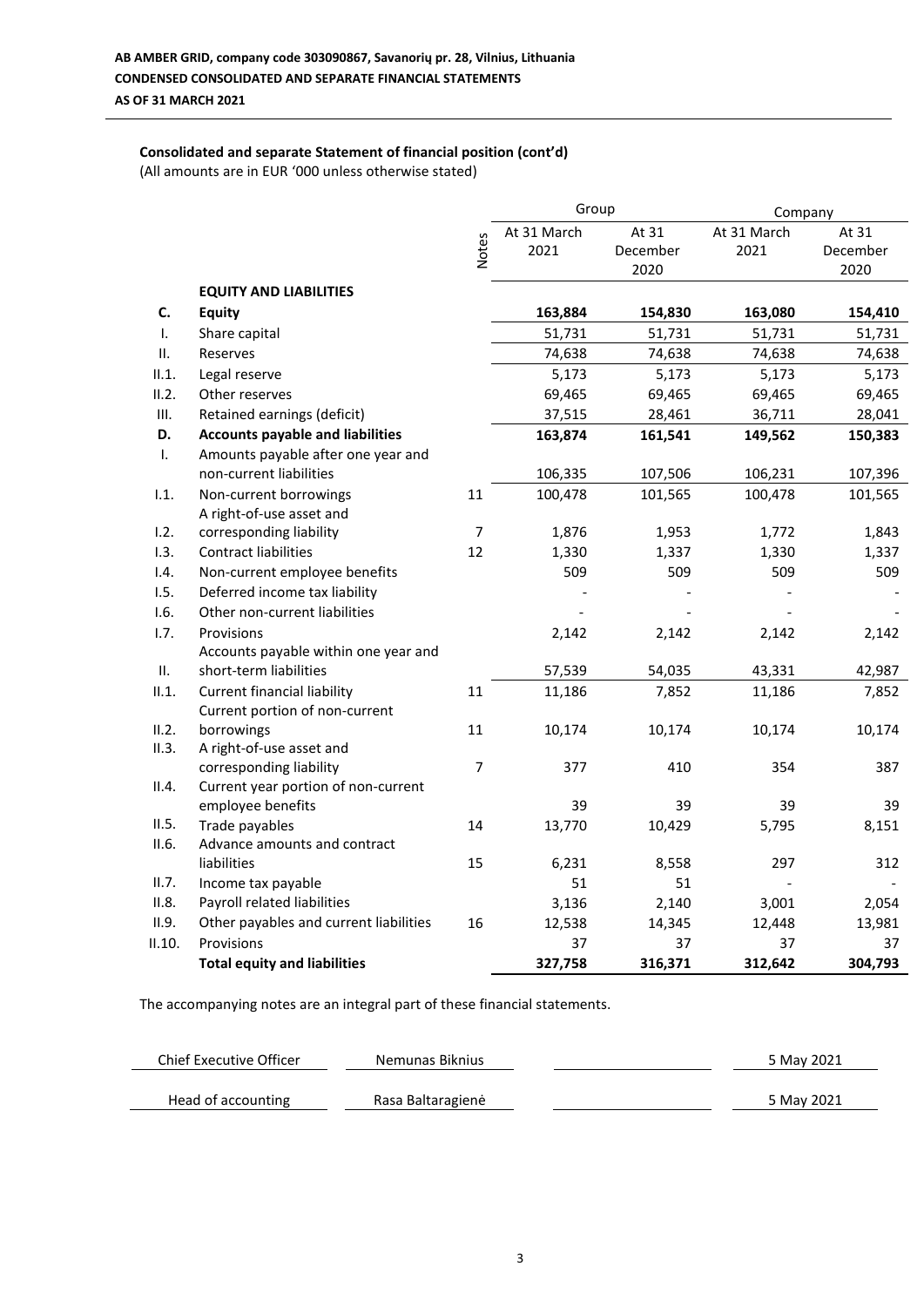## **Consolidated and separate statement of profit or loss**

(All amounts are in EUR '000 unless otherwise stated)

|                |                                                          |              | Group                                         |                                               | Company                                       |                                               |  |
|----------------|----------------------------------------------------------|--------------|-----------------------------------------------|-----------------------------------------------|-----------------------------------------------|-----------------------------------------------|--|
|                |                                                          |              | For the<br>period of<br>three months<br>ended | For the<br>period of<br>three months<br>ended | For the<br>period of<br>three months<br>ended | For the<br>period of<br>three months<br>ended |  |
|                |                                                          | <b>Notes</b> | 31 March<br>2021                              | 31 March<br>$2020^{1}$                        | 31 March 2021                                 | 31 March<br>$2020^{1}$                        |  |
| Ι.             | Revenue                                                  | 4,19         | 19,190                                        | 13,600                                        | 18,599                                        | 13,147                                        |  |
| П.             | <b>Expenses</b>                                          |              | (9,786)                                       | (10, 450)                                     | (9,585)                                       | (10, 294)                                     |  |
| II.1.          | Cost of natural gas<br>Depreciation and                  |              | (1,920)                                       | (3,068)                                       | (1,920)                                       | (3,068)                                       |  |
| II.2.<br>II.3. | amortization<br>Remuneration and related                 |              | (2,888)                                       | (2,741)                                       | (2,843)                                       | (2,694)                                       |  |
| II.4.          | social security tax expenses<br>Repair and technical     |              | (2,758)                                       | (2, 451)                                      | (2,656)                                       | (2, 364)                                      |  |
|                | maintenance expenses                                     |              | (660)                                         | (671)                                         | (660)                                         | (671)                                         |  |
| II.5.          | Taxes other than income tax<br>Telecommunications and IT |              | (498)                                         | (496)                                         | (498)                                         | (496)                                         |  |
| II.6.          | systems expenses                                         |              | (353)                                         | (354)                                         | (332)                                         | (335)                                         |  |
| II.7.          | Other expenses                                           |              | (709)                                         | (669)                                         | (676)                                         | (666)                                         |  |
| III.           | <b>Operation profit (loss)</b>                           | 19           | 9,404                                         | 3,150                                         | 9,014                                         | 2,853                                         |  |
| IV.            | <b>Financial activity</b>                                |              | (59)                                          | (80)                                          | (53)                                          | (79)                                          |  |
| IV.1.          | Income                                                   |              | 1                                             | 1                                             | 1                                             | 1                                             |  |
| IV.2.          | Expense                                                  |              | (60)                                          | (81)                                          | (54)                                          | (80)                                          |  |
| V.             | Profit (loss) before income                              |              |                                               |                                               |                                               |                                               |  |
|                | tax                                                      | 19           | 9,345                                         | 3,070                                         | 8,961                                         | 2,774                                         |  |
| VI.            | Income tax                                               | 19           | (291)                                         | 480                                           | (291)                                         | 493                                           |  |
| VI.1.          | Current period income tax                                |              |                                               | (13)                                          |                                               |                                               |  |
| VI.2           | Deferred income tax                                      |              | (291)                                         | 493                                           | (291)                                         | 493                                           |  |
| VII.           | Net profit (loss)                                        | 19           | 9,054                                         | 3,550                                         | 8,670                                         | 3,267                                         |  |
|                | Basic and diluted earnings                               |              |                                               |                                               |                                               |                                               |  |
|                | (loss) per share (Eur)                                   | 17           | 0,05                                          | 0,02                                          | 0,05                                          | 0,02                                          |  |

**1)** The comparative figures have been restated for changes in accounting policy of revenue from connection fees of new consumers; see Note 19 for a detailed disclosure of the restatement effects.

| Chief Executive Officer | Nemunas Biknius   | 5 May 2021 |
|-------------------------|-------------------|------------|
| Head of accounting      | Rasa Baltaragienė | 5 May 2021 |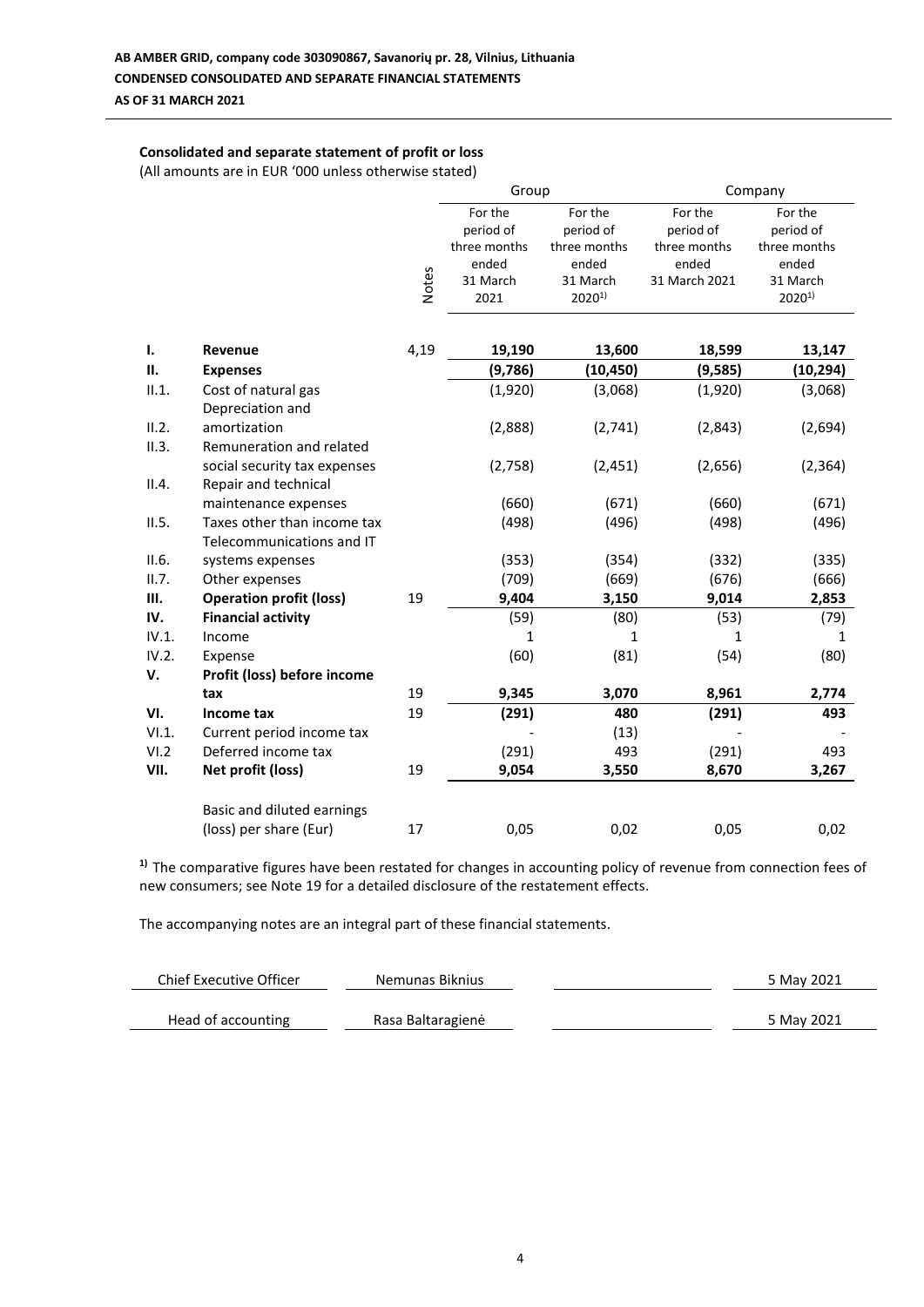## **Consolidated and separate Statement of comprehensive income**

(All amounts are in EUR '000 unless otherwise stated)

|    |                                          | Group                                                             |                                                                         | Company                                                           |                                                                         |  |
|----|------------------------------------------|-------------------------------------------------------------------|-------------------------------------------------------------------------|-------------------------------------------------------------------|-------------------------------------------------------------------------|--|
|    |                                          | For the<br>period of<br>three months<br>ended<br>31 March<br>2021 | For the<br>period of<br>three months<br>ended<br>31 March<br>$2020^{1}$ | For the<br>period of<br>three months<br>ended<br>31 March<br>2021 | For the<br>period of<br>three months<br>ended<br>31 March<br>$2020^{1}$ |  |
| ι. | Net profit (loss)                        | 9,054                                                             | 3,550                                                                   | 8,670                                                             | 3,267                                                                   |  |
| П. | <b>Total comprehensive income (loss)</b> | 9,054                                                             | 3,550                                                                   | 8,670                                                             | 3,267                                                                   |  |

<sup>1)</sup> The comparative figures have been restated for changes in accounting policy of revenue from connection fees of new consumers; see Note 19 for a detailed disclosure of the restatement effects.

| Chief Executive Officer | Nemunas Biknius   | 5 May 2021 |
|-------------------------|-------------------|------------|
|                         |                   |            |
| Head of accounting      | Rasa Baltaragienė | 5 May 2021 |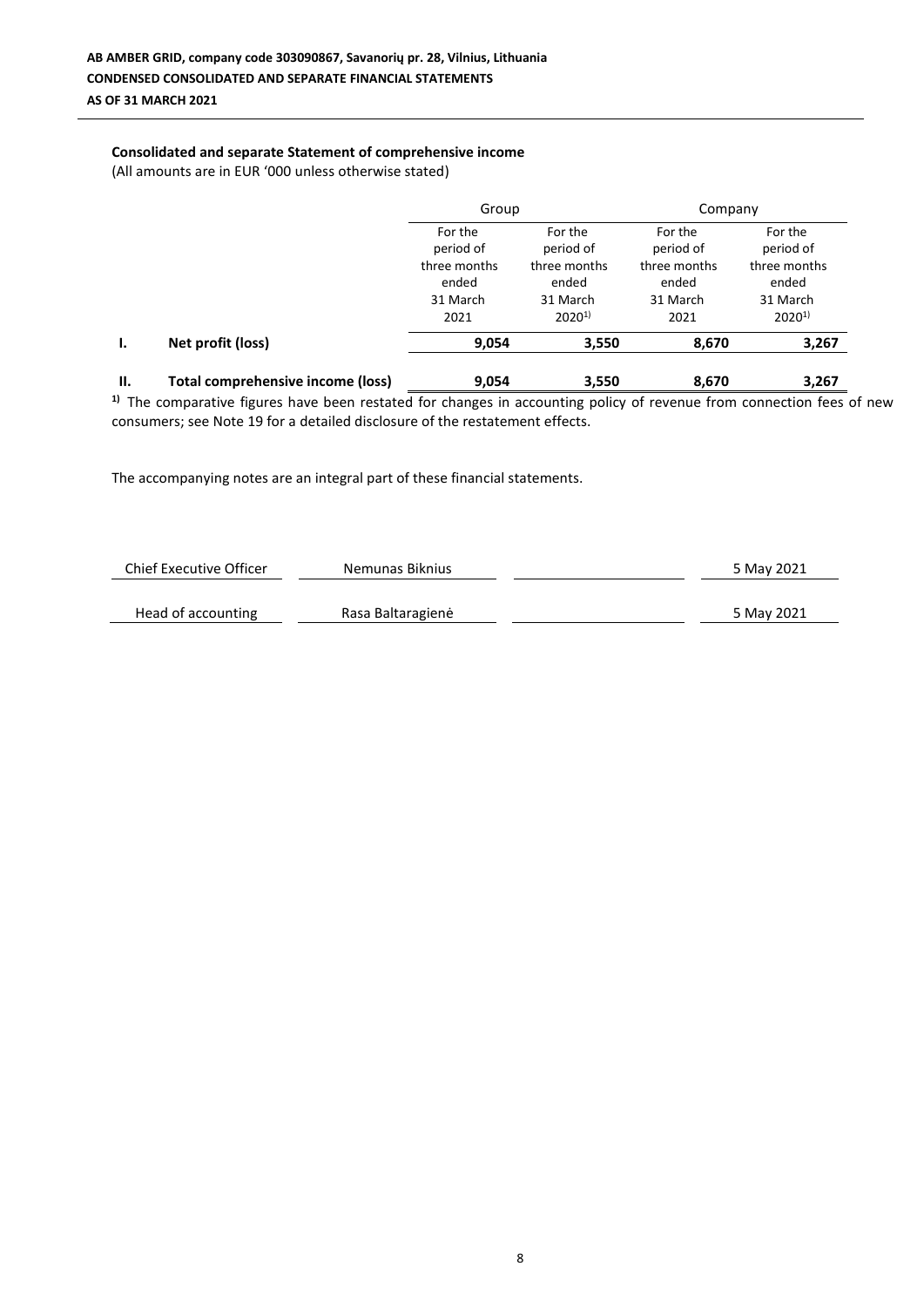## **Consolidated Statement of changes in equity**

(All amounts are in EUR '000 unless otherwise stated)

| Group                                        | Share<br>capital         | Legal<br>reserve         | Other<br>reserves | Retained<br>earnings<br>(deficit) | Total   |
|----------------------------------------------|--------------------------|--------------------------|-------------------|-----------------------------------|---------|
| Balance as of 31 December 2019 <sup>1)</sup> | 51,731                   | 5,173                    | 69,465            | 10,291                            | 136,660 |
| Total comprehensive income (loss)            | $\overline{\phantom{0}}$ | $\overline{\phantom{a}}$ |                   | 3,550                             | 3,550   |
| Net profit (loss) for the year               |                          |                          |                   | 3,550                             | 3,550   |
| Balance as of 31 March 2020 <sup>1)</sup>    | 51,731                   | 5,173                    | 69,465            | 13,841                            | 140,210 |
| Total comprehensive income (loss)            | ۰                        |                          |                   | 14,620                            | 14,620  |
| Net profit (loss) for the year               |                          |                          |                   | 14,620                            | 14,620  |
| Balance as of 31 December 2020               | 51,731                   | 5,173                    | 69,465            | 28,461                            | 154,830 |
| Total comprehensive income (loss)            |                          |                          |                   | 9,054                             | 9,054   |
| Net profit (loss) for the year               |                          |                          |                   | 9,054                             | 9,054   |
| Balance as of 31 March 2021                  | 51,731                   | 5,173                    | 69,465            | 37,515                            | 163,884 |

<sup>1)</sup> The comparative figures have been restated for changes in accounting policy of revenue from connection fees of new consumers; see Note 19 for a detailed disclosure of the restatement effects.

| <b>Chief Executive Officer</b> | Nemunas Biknius   | 5 May 2021 |
|--------------------------------|-------------------|------------|
|                                |                   |            |
| Head of accounting             | Rasa Baltaragienė | 5 May 2021 |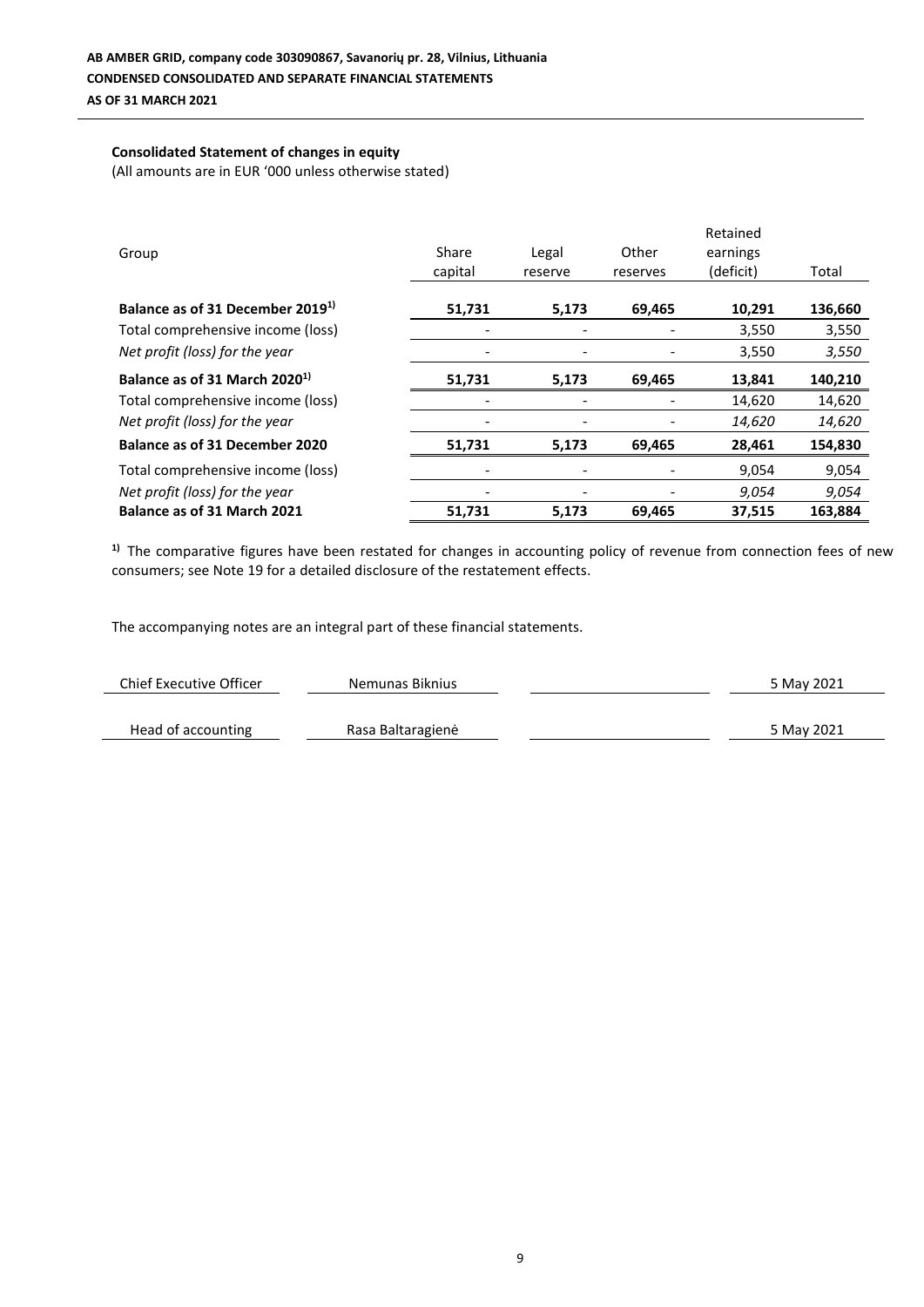## **Company's Statement of changes in equity**

(All amounts are in EUR '000 unless otherwise stated)

| Company                                      | Share<br>capital         | Legal<br>reserve | Other<br>reserves | Retained<br>earnings<br>(deficit) | Total   |
|----------------------------------------------|--------------------------|------------------|-------------------|-----------------------------------|---------|
| Balance as of 31 December 2019 <sup>1)</sup> | 51,731                   | 5,173            | 69,465            | 10,609                            | 136,978 |
| Total comprehensive income (loss)            |                          |                  |                   | 3,267                             | 3,267   |
| Net profit (loss) for the year               |                          |                  |                   | 3,267                             | 3,267   |
| Balance as of 31 March 2020 <sup>1)</sup>    | 51,731                   | 5,173            | 69,465            | 13,876                            | 140,245 |
| Total comprehensive income (loss)            | $\overline{\phantom{0}}$ |                  |                   | 14,165                            | 14,165  |
| Net profit (loss) for the year               |                          |                  |                   | 14,165                            | 14,165  |
| Balance as of 31 December 2020               | 51,731                   | 5,173            | 69,465            | 28,041                            | 154,410 |
| Total comprehensive income (loss)            | $\overline{\phantom{a}}$ |                  |                   | 8,670                             | 8,670   |
| Net profit (loss) for the year               |                          |                  |                   | 8,670                             | 8,670   |
| Balance as of 31 March 2021                  | 51,731                   | 5,173            | 69,465            | 36,711                            | 163,080 |

<sup>1)</sup> The comparative figures have been restated for changes in accounting policy of revenue from connection fees of new consumers; see Note 19 for a detailed disclosure of the restatement effects.

| Chief Executive Officer | Nemunas Biknius   | 5 May 2021 |
|-------------------------|-------------------|------------|
| Head of accounting      | Rasa Baltaragienė | 5 May 2021 |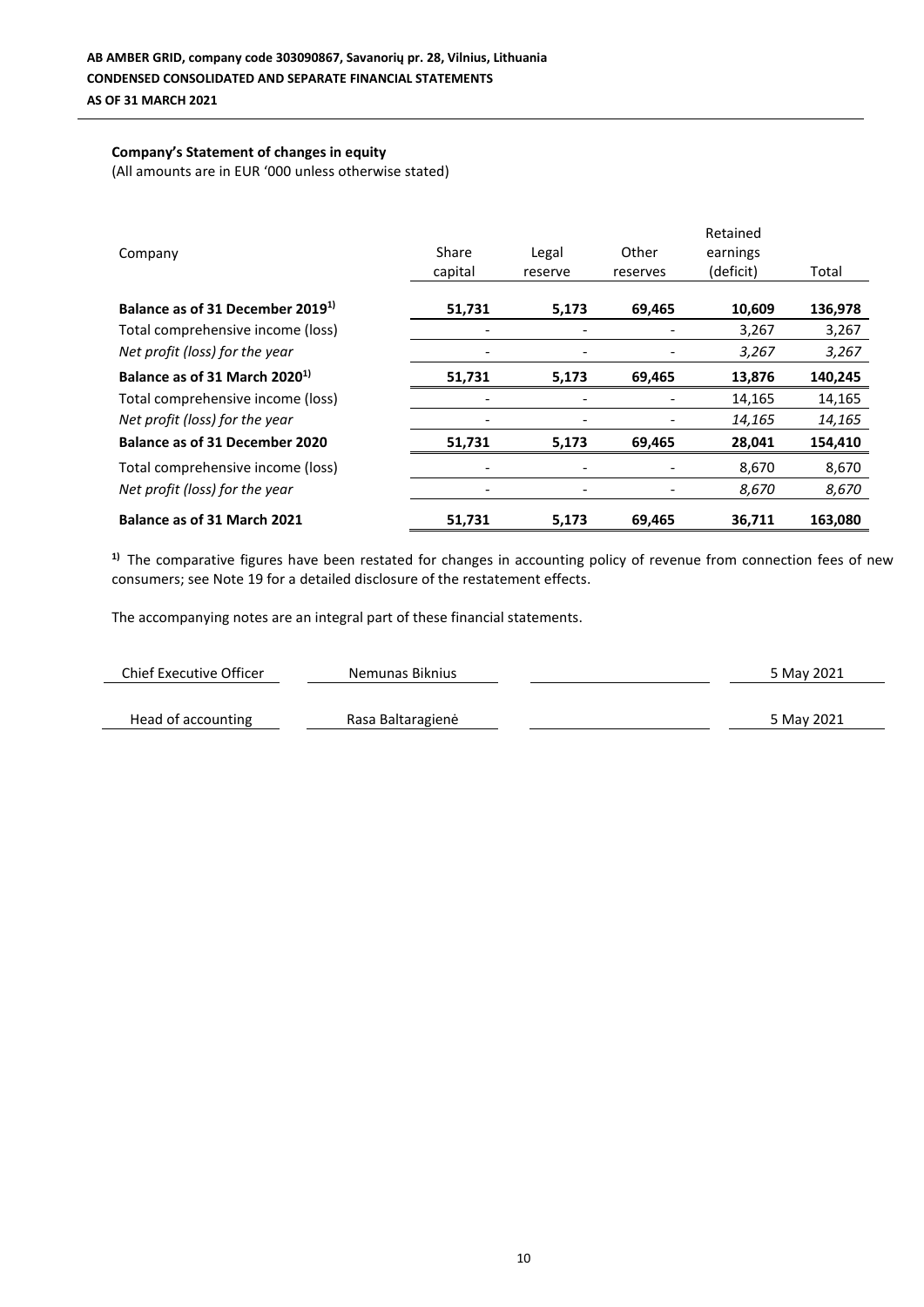## **Consolidated and separate Statement of cash flows**

(All amounts are in EUR '000 unless otherwise stated)

|       |                                                                                                                                                                   |              |                                                                   | Group                                                                   | Company                                                           |                                                                         |
|-------|-------------------------------------------------------------------------------------------------------------------------------------------------------------------|--------------|-------------------------------------------------------------------|-------------------------------------------------------------------------|-------------------------------------------------------------------|-------------------------------------------------------------------------|
|       |                                                                                                                                                                   | <b>Notes</b> | For the<br>period of<br>three months<br>ended<br>31 March<br>2021 | For the<br>period of<br>three months<br>ended<br>31 March<br>$2020^{1}$ | For the<br>period of<br>three months<br>ended<br>31 March<br>2021 | For the<br>period of<br>three months<br>ended<br>31 March<br>$2020^{1}$ |
| Ι.    | Cash flows from operating activities                                                                                                                              |              |                                                                   |                                                                         |                                                                   |                                                                         |
| 1.1.  | Net profit (loss)<br>Adjustments for non-cash items and other<br>corrections:                                                                                     | 19           | 9,054                                                             | 3,550                                                                   | 8,670                                                             | 3,267                                                                   |
| 1.2.  | Depreciation and amortisation                                                                                                                                     |              | 2,888                                                             | 2,741                                                                   | 2,843                                                             | 2,694                                                                   |
| 1.3.  | Loss (profit) on disposal and write-off of<br>property, plant and equipment, doubtful                                                                             |              |                                                                   |                                                                         |                                                                   |                                                                         |
| 1.4.  | trade receivables and inventories<br>Impairment (reversal of impairment) of<br>property, plant and equipment, financial<br>assets, doubtful trade receivables and |              | 26                                                                |                                                                         | 26                                                                |                                                                         |
|       | inventories                                                                                                                                                       |              | 33                                                                | 75                                                                      | 33                                                                | 75                                                                      |
| 1.5.  | Income tax expenses (benefit)                                                                                                                                     | 19           | 291                                                               | (480)                                                                   | 291                                                               | (493)                                                                   |
| 1.6.  | Interest (income)                                                                                                                                                 |              |                                                                   |                                                                         |                                                                   |                                                                         |
| 1.7.  | Interest expenses                                                                                                                                                 |              | 52                                                                | 82                                                                      | 52                                                                | 81                                                                      |
| 1.8.  | (Amortisation) of grants (deferred revenue)                                                                                                                       |              |                                                                   |                                                                         |                                                                   |                                                                         |
| 1.9.  | Elimination of other non-cash items                                                                                                                               |              | $\mathbf{1}$                                                      | 1                                                                       | $\mathbf{1}$                                                      |                                                                         |
|       | Changes in working capital:                                                                                                                                       |              | 12,345                                                            | 5,969                                                                   | 11,916                                                            | 5,624                                                                   |
| 1.10. | Decrease (increase) in inventories                                                                                                                                |              | (515)                                                             | 576                                                                     | (515)                                                             | 576                                                                     |
| 1.11. | (Increase) decrease in trade receivables                                                                                                                          |              | (211)                                                             | (264)                                                                   | 109                                                               | 1,093                                                                   |
| 1.12. | (Increase) decrease in other receivables and                                                                                                                      |              |                                                                   |                                                                         |                                                                   |                                                                         |
|       | prepayments                                                                                                                                                       |              | 1,757                                                             | 6,569                                                                   | 1,980                                                             | 6,571                                                                   |
| 1.13. | (Decrease) increase in trade payables                                                                                                                             |              | 3,952                                                             | (9,718)                                                                 | (1,745)                                                           | (1, 541)                                                                |
| 1.14. | (Decrease) increase in other payables and                                                                                                                         |              |                                                                   |                                                                         |                                                                   |                                                                         |
|       | current liabilities                                                                                                                                               | 19           | (3, 128)                                                          | (5,867)                                                                 | (591)                                                             | (5, 748)                                                                |
| 1.15. | (Increase) decrease in other financial assets                                                                                                                     |              | (2,820)                                                           | 9,680                                                                   | (84)                                                              | (25)                                                                    |
| 1.16. | Income tax (paid)<br><b>Total changes in working capital</b>                                                                                                      |              | (472)                                                             | (125)<br>851                                                            | (472)                                                             | (125)<br>801                                                            |
|       | Net cash flows from operating activities                                                                                                                          |              | (1, 437)                                                          | 6,820                                                                   | (1, 318)                                                          | 6,425                                                                   |
| П.    | Cash flows from investing activities                                                                                                                              |              | 10,908                                                            |                                                                         | 10,598                                                            |                                                                         |
| II.1. | (Acquisition) of property, plant and                                                                                                                              |              |                                                                   |                                                                         |                                                                   |                                                                         |
|       | equipment and intangible assets                                                                                                                                   |              | (13,098)                                                          | (15,042)                                                                | (13,050)                                                          | (14, 933)                                                               |
| II.2. | Proceeds on disposal of property, plant and                                                                                                                       |              |                                                                   |                                                                         |                                                                   |                                                                         |
|       | equipment                                                                                                                                                         |              |                                                                   |                                                                         |                                                                   |                                                                         |
| II.3. | Grants received                                                                                                                                                   |              | 452                                                               | 743                                                                     | 452                                                               | 743                                                                     |
| II.4. | Loans granted (repayments received)                                                                                                                               |              |                                                                   |                                                                         |                                                                   |                                                                         |
| II.5. | Interest received                                                                                                                                                 |              |                                                                   |                                                                         |                                                                   |                                                                         |
|       | Net cash flows (used) in investing activities                                                                                                                     |              | (12, 646)                                                         | (14, 299)                                                               | (12, 598)                                                         | (14, 190)                                                               |

The accompanying notes are an integral part of these financial statements. (cont'd on the next page)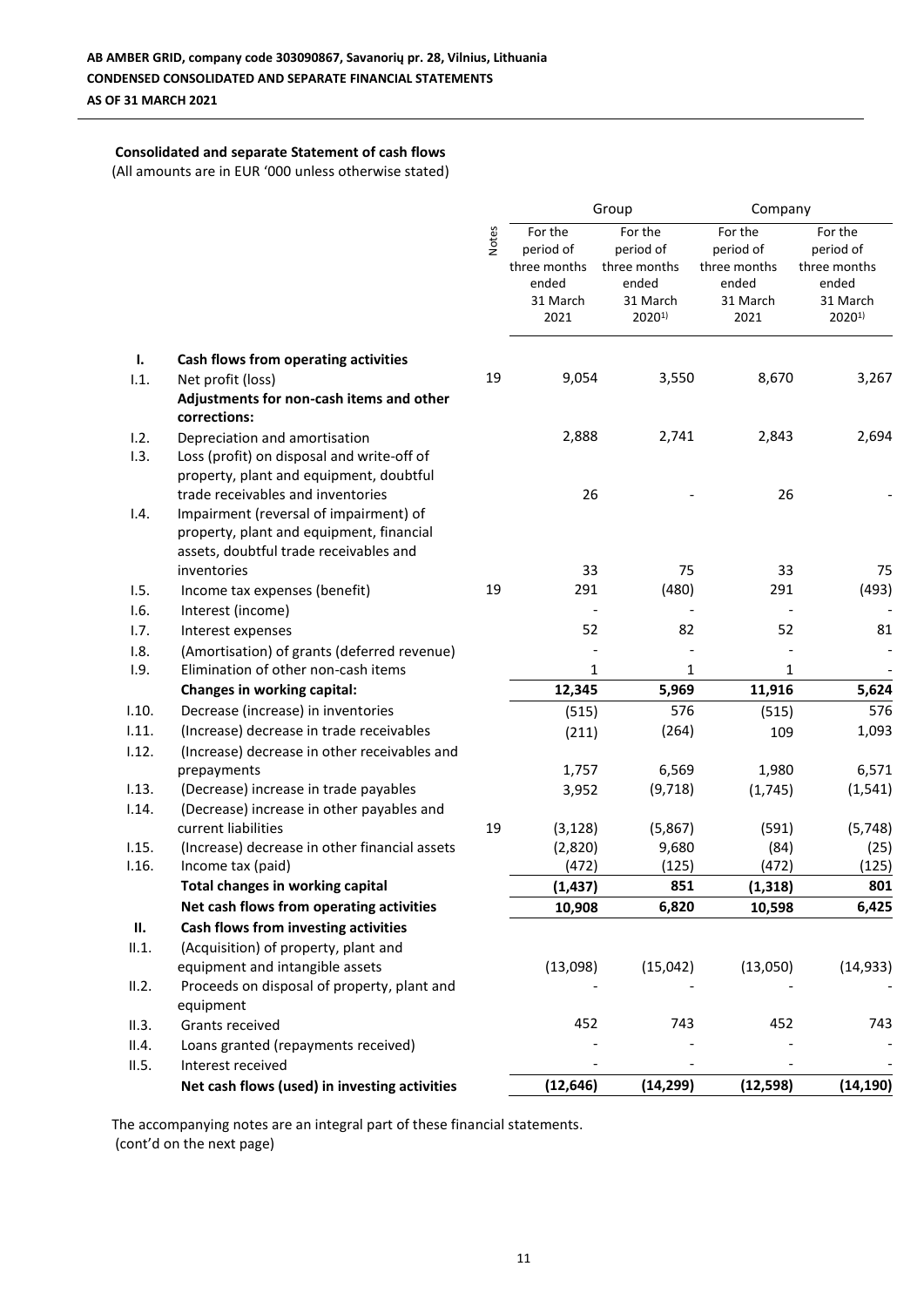## **Consolidates and separate statements of cash flows (cont'd)**

(All amounts are in EUR '000 unless otherwise stated)

|        |                                                 |       |                                                                   | Group                                                                          |                                                                   | Company                                                                           |
|--------|-------------------------------------------------|-------|-------------------------------------------------------------------|--------------------------------------------------------------------------------|-------------------------------------------------------------------|-----------------------------------------------------------------------------------|
|        |                                                 | Notes | For the<br>period of<br>three months<br>ended<br>31 March<br>2021 | For the<br>period of<br>three months<br>ended<br>31 March<br>2020 <sup>1</sup> | For the<br>period of<br>three months<br>ended<br>31 March<br>2021 | For the<br>period of<br>three months<br>ended<br>31 March<br>$2020$ <sup>1)</sup> |
|        |                                                 |       |                                                                   |                                                                                |                                                                   |                                                                                   |
| Ш.     | Cash flows from financing activities            |       |                                                                   |                                                                                |                                                                   |                                                                                   |
| III.1. | Dividends (paid)                                |       |                                                                   | (1)                                                                            |                                                                   | (1)                                                                               |
| III.2. | Proceeds from borrowings                        |       |                                                                   |                                                                                |                                                                   |                                                                                   |
| III.3. | (Repayments) of borrowings                      |       | (1,087)                                                           | (1,087)                                                                        | (1,087)                                                           | (1,087)                                                                           |
| III.4. | Change in overdraft                             |       | 3,334                                                             | 8,853                                                                          | 3,334                                                             | 8,853                                                                             |
| III.5. | Interest (paid)                                 |       | (135)                                                             | (124)                                                                          | (135)                                                             | (123)                                                                             |
| III.6. | Liabilities settled in relation to right-of-use |       |                                                                   |                                                                                |                                                                   |                                                                                   |
|        | assets                                          |       | (116)                                                             | (60)                                                                           | (110)                                                             | (54)                                                                              |
| III.7. | Other cash flows from financing activities      |       |                                                                   |                                                                                |                                                                   |                                                                                   |
|        | Net cash flows from (used in) financing         |       |                                                                   |                                                                                |                                                                   |                                                                                   |
|        | activities                                      |       | 1,996                                                             | 7,581                                                                          | 2,002                                                             | 7,588                                                                             |
| IV.    | Net increase (decrease) in cash and cash        |       |                                                                   |                                                                                |                                                                   |                                                                                   |
|        | equivalents                                     |       | 258                                                               | 102                                                                            | $\overline{2}$                                                    | (177)                                                                             |
| V.     | Cash and cash equivalents at the beginning      |       |                                                                   |                                                                                |                                                                   |                                                                                   |
|        | of the year                                     |       | 767                                                               | 233                                                                            | 3                                                                 | 197                                                                               |
| VI.    | Cash and cash equivalents at the end of the     |       |                                                                   |                                                                                |                                                                   |                                                                                   |
|        | year                                            |       | 1,025                                                             | 335                                                                            | 5                                                                 | 20                                                                                |

<sup>1)</sup> The comparative figures have been restated for changes in accounting policy of revenue from connection fees of new consumers; see Note 19 for a detailed disclosure of the restatement effects.

| Chief Executive Officer | Nemunas Biknius   | 5 May 2021 |
|-------------------------|-------------------|------------|
|                         |                   |            |
| Head of accounting      | Rasa Baltaragienė | 5 May 2021 |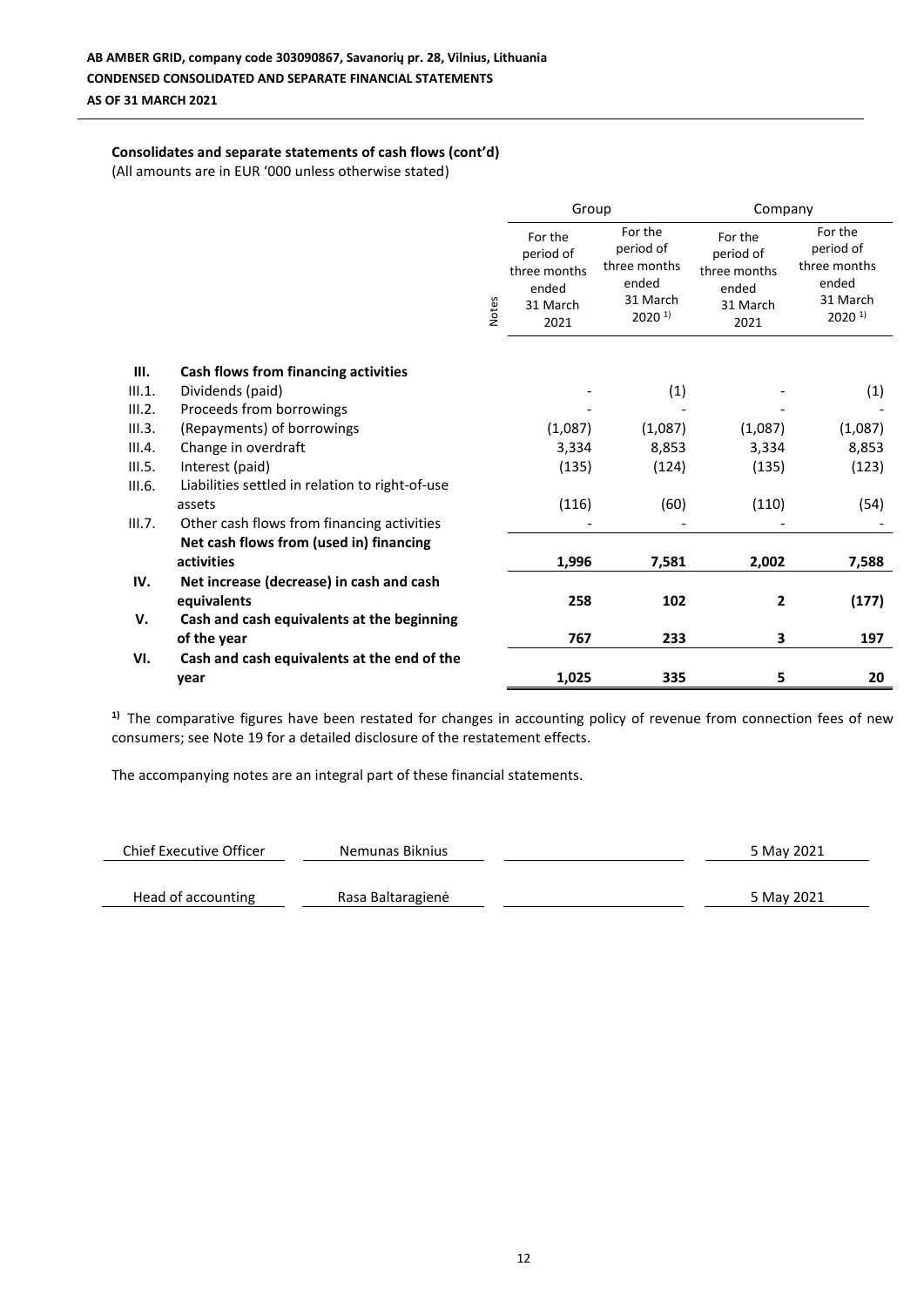## **Notes to the consolidated and separate financial Statements**

(All amounts are in EUR '000 unless otherwise stated)

#### **1 General information**

The consolidated financial statements disclose the financial position and performance of the AB Amber Grid (hereinafter referred to as the 'Company') and its subsidiary UAB GET Baltic (hereinafter together referred to as the 'Group').

AB Amber Grid was registered on 25 June 2013 after the spin-off from AB Lietuvos Dujos of the natural gas transmission activity with respective assets, rights and obligations attributed to the activity in question. The Company's operations date back to 1 August 2013.

On 10 April 2015, upon the obtaining of a positive decision from the European Commission, the National Energy Regulatory Council (before National Commission for Energy Control and Prices) issued in respect of the Company an open-ended License No. L2-3 (GDP) for the engagement in the Transmission System Operator's activity within the territory of Lithuania.

The Company is engaged in the natural gas transmission system operator's activity and provides to system users, other operators, and gas market players the following services:

- transmission of natural gas in the territory of the Republic of Lithuania;
- balancing of natural gas flows in the transmission system;
- administration of the funds intended to compensate for the installation and fixed operating costs of the Liquefied Natural Gas Terminal, its infrastructure and connector and, as from 2016, for reasonable costs of the designated supplier for the supply of an obligatory quantity of liquefied natural gas.

On 31 March 2021, the Company had 107 contracts for natural gas transmission services with the users of natural gas transmission system (natural gas customers, natural gas distribution system operators, natural gas supply companies that supply gas up to customers systems). In addition, Company had entered into natural gas balancing agreements with 1 natural gas trade companies that trade natural gas, but do not use Company's transmission system infrastructure.

The Company's largest shareholder is UAB EPSO-G (www.epsog.lt). The rights and obligations of the sole shareholder of the management company UAB EPSO - G are implemented by the Ministry of Energy of the Republic of Lithuania.

Since 1 August 2013, the Company's shares have been traded on a stock exchange; they are listed on the Baltic Secondary Trading List of NASDAQ OMX Vilnius Stock Exchange (ISIN code LT0000128696, instrument AMG1L, LEI code 097900BGMP0000061061).

As of 31 of March 2021 and 31 December 2020, the Company's shareholders were as follows:

|                                     | Number of shares owned | Ownership share (percent) |
|-------------------------------------|------------------------|---------------------------|
| UAB EPSO-G (Company Code 302826889, |                        |                           |
| Gedimino av. 20, Vilnius)           | 172,279,125            | 96.58                     |
| Other shareholders                  | 6,103,389              | 3.42                      |
|                                     | 178,382,514            | 100.00                    |
|                                     | .                      |                           |

The Company's share capital amounts to EUR 51,730,929.06. It is divided into 178,382,514 ordinary registered shares with par value of EUR 0.29 each.

|                       | Company   | Registered address of     | Stake of shares held as | Stake of shares held as |
|-----------------------|-----------|---------------------------|-------------------------|-------------------------|
| Company               | code      | the company               | of 31 March 2021        | of 31 December 2020     |
| <b>UAB GET Baltic</b> | 302861178 | Geležinio Vilko st. 18 A. | 100 %                   | 100 %                   |
|                       |           | Vilnius                   |                         |                         |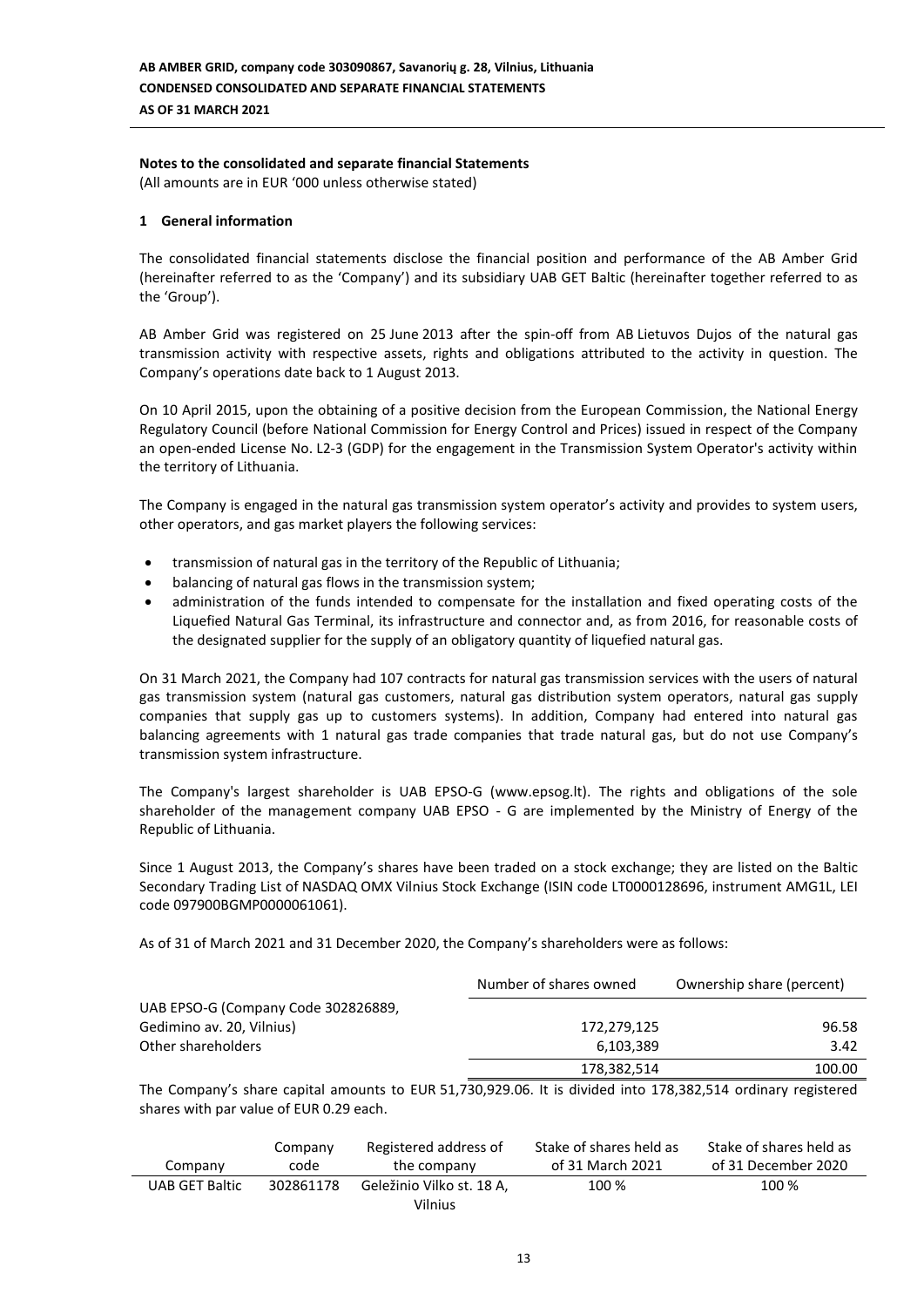GET Baltic is a Joint Stock Company registered in the Republic of Lithuania. The Company was registered in the Register of Legal Entities on 13 September 2012.The Company is the sole shareholder of GET Baltic, which owns 100% of the authorized capital. On 31 March 2021 and on 31 December 2020 the share capital of GET Baltic was valued of EUR 580,450 and it consists of 3,055,000 ordinary registered shares with a nominal value of EUR 0.19.

GET Baltic is a licensed natural gas market operator with a status of Registered Reporting Mechanism status provided by the ACER. The Company administrates the electronic trading system for trading spot and forward natural gas products with physical delivery in the market areas located in Lithuania, Latvia, and Estonia. The Company also provides the following services to wholesale natural gas market participants:

- Providing REMIT data to the ACER;
- Providing inside information;
- Distribution of indirect natural gas transmission capacity at interconnection points between the Baltic States;
- Organizing LNG auction;
- Announcement of balancing marginal pricing.

On 31 March 2021 Get Baltic had 99 registered stock exchange participants.

On 31 March 2021 the average number of employees of the Group and the Company consisted of 325 (as at 31 March 2020 – 323); on 31 March 2021 and as at 31 March 2020 the average number of employees of the Company consisted of 316 employees.

## **2 Accounting principles**

The financial statements present the figures in thousands of euros. The financial year of the Group and the Company coincides with the calendar year.

These condensed interim consolidated and separate financial statements, including the statements of financial position and statement of profit or loss, statements of comprehensive income, cash flow statement and the statements of changes in equity for the period ended 31 March 2021 have not been audited. The consolidated and separate financial statements for the period ended 31 December 2020 have been audited and prepared in accordance with International Financial Reporting Standards (IFRS).

For a better understanding of the information presented in these financial statements, these condensed financial statements should be read together with the annual consolidate and separate financial statements for the period ended 31 December 2020. PricewatehouseCoopers UAB carried out an audit of Consolidated and separate Financial Statements for the period ended on 31 December 2020.

The Group's and separate condensed interim consolidated financial statements as of 31 March 2021 were prepared in accordance with International Accounting Standard 34 *Interim Financial Reporting*. The Group and the Company have been following the same accounting principles as the ones that were followed in the preparation of financial statements for the year 2020.

The statements were prepared based on an acquisition cost, excluding tangible fixed assets, which were presented at revalued amount.

In accordance with the accounting principles of fixed assets of EPSO–G UAB group companies, assets are accounted at revalued amount deducting accumulated depreciation and impairment losses, whereas grants are accounted for by reducing the carrying amount of the related asset.

## **3 Accounting estimates and assumptions**

The preparation of financial statements in conformity with International Financial Reporting Standards requires management to make estimates and assumptions that affect the reported amounts of assets, liabilities, income and expenses and disclosure of contingencies. Future events may occur which may cause the assumptions used in arriving at the estimates to change. The effect of any changes in estimates will be recorded in the financial statements, when determinable.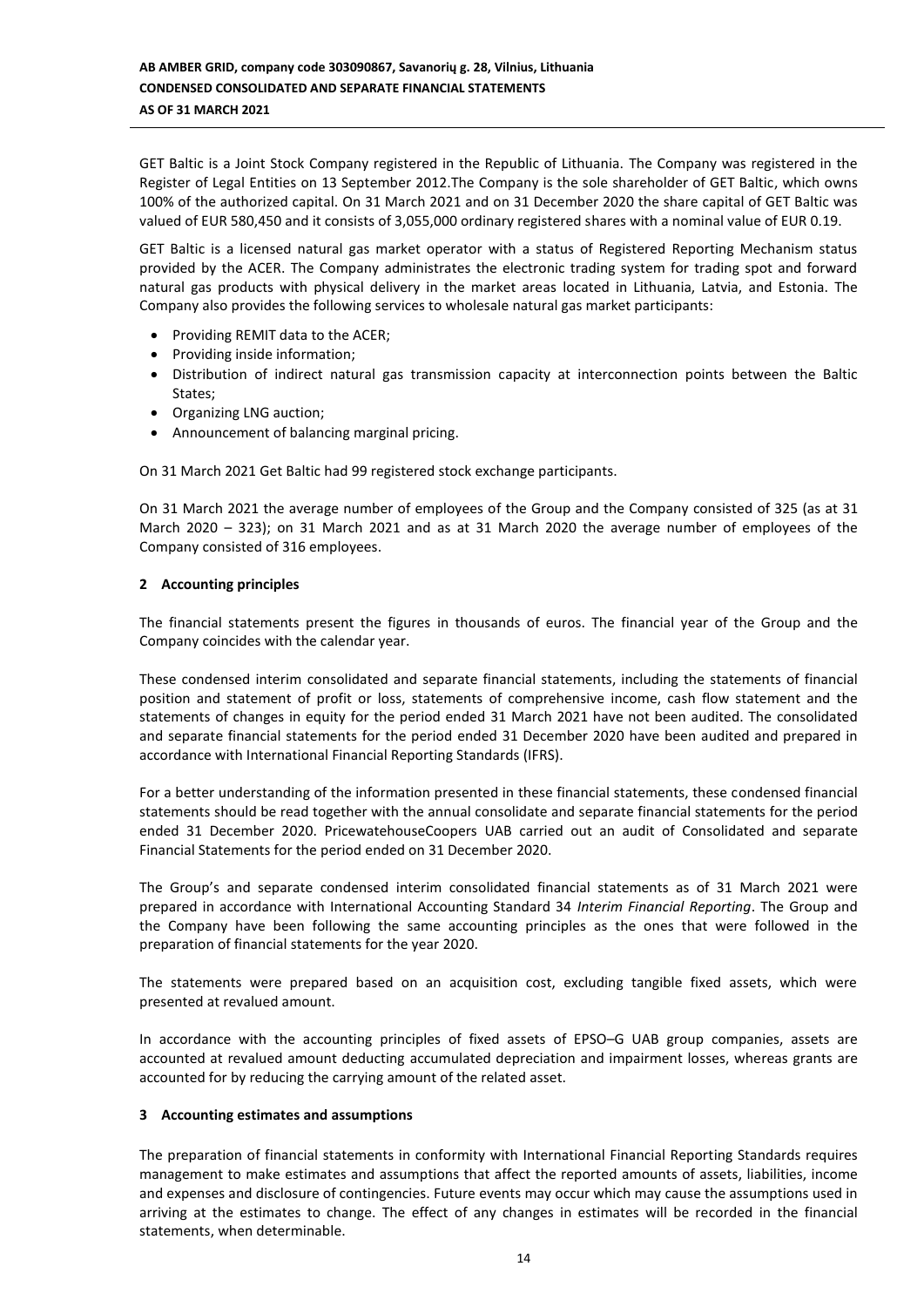## **3.1. COVID-19 impact on key accounting estimates, assumptions and estimation uncertainties**

Below is a summary of key areas considered by the Company during the assessment of COVID-19 impact:

Due to the threat of spread of the coronavirus (COVID-19), the Group and the Company reviewed and implemented the following business continuity and preventive measures: appointed employees responsible for monitoring and reporting the situation to the Company's management; identified business units and employees undertaking the critical functions and administrating the main systems; planned technical and substitution measures in case of spread of the virus. The Company continuously reviews its emergency management plan and carries out preparatory works for ensuring continuity of the critical functions.

The quantities of transported gas increased during a 3-month period in 2021 compared to the same period in 2020, and accordingly, no decline in revenue was identified due to the impact of COVID-19. In the opinion of the Company, other factors (temperature fluctuations, market prices of natural gas) have a more significant impact on the demand for ordered services than the restrictions imposed as a result of a pandemic and quarantine situation.

The Group and the Company are assessing and updating on a continuous basis, the impact of factors related to COVID-19 pandemic on the Group's and the Company's performance and results of operations. The Company's management assessed the potential disruptions in cash flows, rendering of regulated services, availability of funding, also the impact on the demand for services, risk of infection of employees fulfilling critical functions and risk of late fulfilment of projects, based on the analysis of information available as at the date of issue of the condensed financial statements about the COVID-19-related threats in the future, and did not identify any material circumstances that might cast doubt upon the Company's ability to continue as a going concern.

#### **Net book amount and useful life: property, plant and equipment and intangible assets**

According Company's management assessment no negative impact of COVID-19 has been identified on the results of operations and cash flows, the Company's management believes there are no indications of impairment of property, plant and equipment. Even an adverse change in the results of operations or cash flows in a short term would not cause negative impact on the cash flows and impairment of PP&E in a long-term perspective due to the regulatory mechanism in place.

#### **Expected credit losses: financial assets**

Monitoring of the Company's key customers has not resulted in identification of any material negative impact of COVID-19.

The Company projects no liquidity or credit risk issues. The Company's key customers are large companies, which are often regulated and/or included into the list of risk-free companies. Due to the specific nature of the Company's customers, the expected credit losses on amounts receivable are assessed individually with reference to the probability of default by customers. The Company assessed the current and expected economic condition of its key customers, did not identify any significant variances, and the settlements were performed in an ordinary manner. The expected credit losses remained at a similar level as in 2020. The Company plans to update its risk assessments regularly, upon changes in an economic environment, and takes measures to strengthen control over payments.

In the opinion of the Company, the outbreak of COVID will have no material impact on the Company's results of operations and cash flows in a short-term perspective. In a long-term perspective, doubtful debt expenses resulting from COVID-19 (if any) will be refunded to the Company (through a regulatory mechanism) and will be compensated during the later regulatory periods for determining the prices of regulated services.

#### **3.2. Provisions for easement and special land use conditions (protected areas)**

In the financial statements for the period ended 31 December 2020, a provision was established for non-current liabilities in relation to the commitment to register the special land use conditions (protected areas). When assessing the amount of the commitment, the expected term of its fulfilment is taken into account. The provision for the commitment to register the protected areas was recognised at a present value of the expected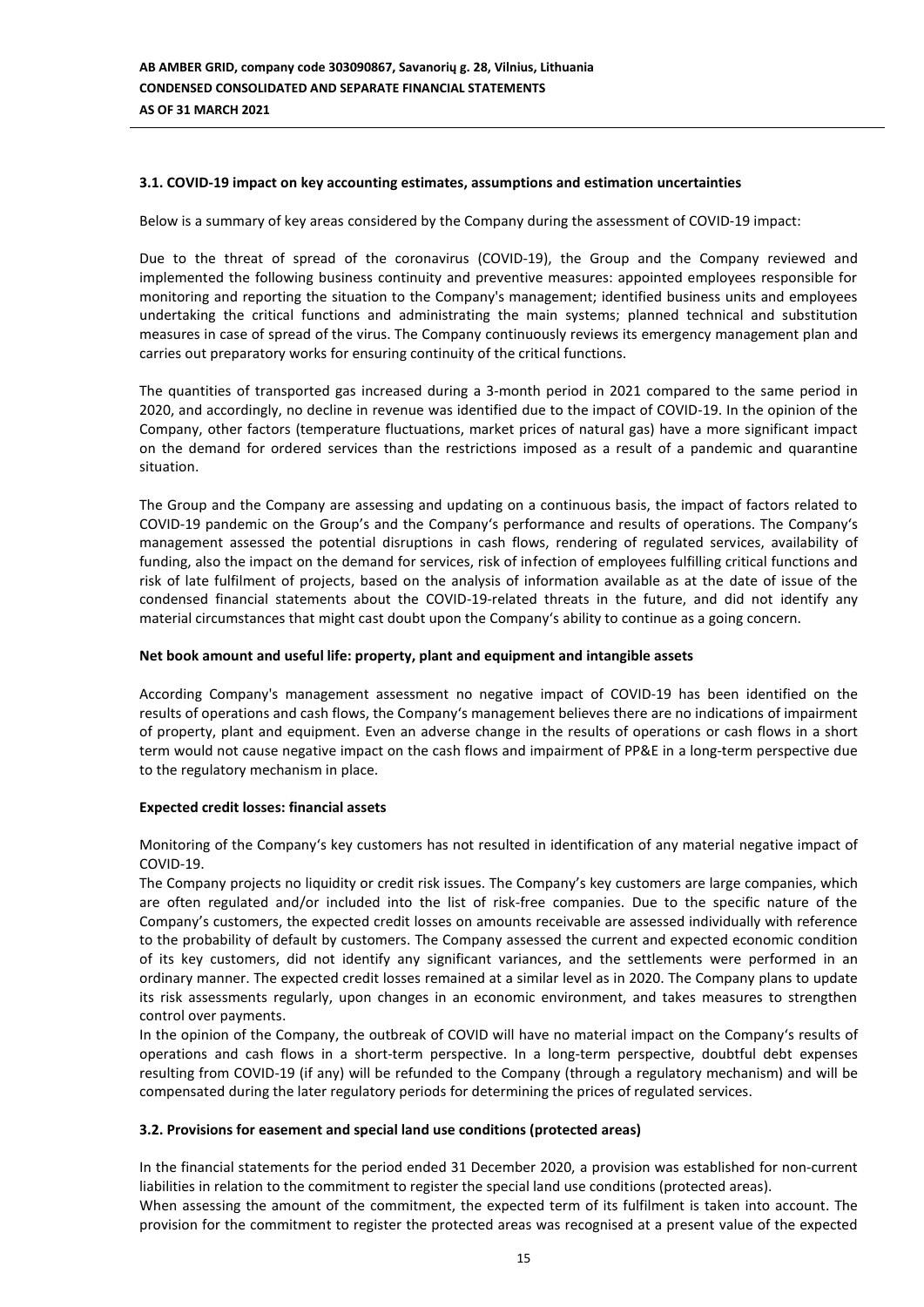costs of registration of the special land use conditions (the protected areas), discounted over the term of fulfilment of the commitment.

#### **3.3. Recognition of new consumers connection revenue**

Preparing the financial statements for the period ended 31 December 2020, the accounting policy to recognition of revenue from connection of new customers has been changed. Connection fees on connection of new consumers are recognised as revenue over such period that reflects the best estimate of customer relationship, as opposed to the previously applied revenue recognition approach, when connection fees on connection of new consumers were recognised as revenue immediately. In the opinion of the Company's management, revenue from connection fees is linked directly to rendering of transmission service by the Company in future periods when assets created by the Company will be utilised, because the connection to the grid on its own, without future transmission services, does not provide benefit to a customer.

Preparing the financial statements for the period ended 31 December 2020 for the changes in accounting policy to recognition of revenue from connection fees of new consumers, a retrospective restatement was made for certain line items. As a result of a retrospective restatement, the unamortised part of the connection fee and additional connection fee paid under the contracts that had not been completed as of 1 January 2019 were recognised as a contract liability as at 1 January 2019.

## **4 Information by segments**

The Group singles out 2 operating segments: 1) natural gas transmission operations and 2) natural gas exchange operator activities.

All non-current assets of the Group are located in Lithuania, where the Company operates.

As of 31 Mach 2021, the Group generated 75 % (31 March 2020: 63 %) of its total revenue from the system users in Lithuania, and 22 % (31 March 2020: 33 %) of revenue totaled from transportation of gas to adjacent transmission systems accounted for 3% (31 March 2020: 3%) of revenue originated from the revenue from services provided by the Natural Gas Exchange.

The Group's information on segments for the period ended on 31 March 2021 is disclosed below:

|                                                       | Transmission | Activities of the | Total   |
|-------------------------------------------------------|--------------|-------------------|---------|
|                                                       | activity     | gas exchange      |         |
| Revenues                                              | 18,599       | 600               | 19,199  |
| Income having eliminated the income of Group entities | 18,599       | 591               | 19,190  |
| Profit / loss from operating activities               | 9.014        | 390               | 9,404   |
| Net financing income (costs)                          | (53)         | (6)               | (59)    |
| Profit / loss before tax                              | 8,961        | 384               | 9,345   |
| Income tax                                            | (291)        |                   | (291)   |
| Net earnings (loss)                                   | 8,670        | 384               | 9,054   |
| Depreciation / amortisation costs                     | (2,843)      | (45)              | (2,888) |
| Write-offs of non-current tangible assets             | (26)         |                   | (26)    |

The Group's information on segments for the period ended on 31 March 2020 is disclosed below:

|                                                       | Transfer activity | Activities of the | Total   |
|-------------------------------------------------------|-------------------|-------------------|---------|
|                                                       |                   | gas exchange      |         |
| Revenues                                              | 13,147            | 471               | 13,618  |
| Income having eliminated the income of Group entities | 13,147            | 453               | 13,600  |
| Profit / loss from operating activities               | 2,853             | 297               | 3,150   |
| Net financing income (costs)                          | (79)              | (1)               | (80)    |
| Profit / loss before tax                              | 2,774             | 296               | 3,070   |
| Income tax                                            | 493               | (13)              | 480     |
| Net earnings (loss)                                   | 3,267             | 283               | 3,550   |
| Depreciation / amortisation costs                     | (2,694)           | (47)              | (2,741) |
| Write-offs of non-current tangible assets             |                   |                   |         |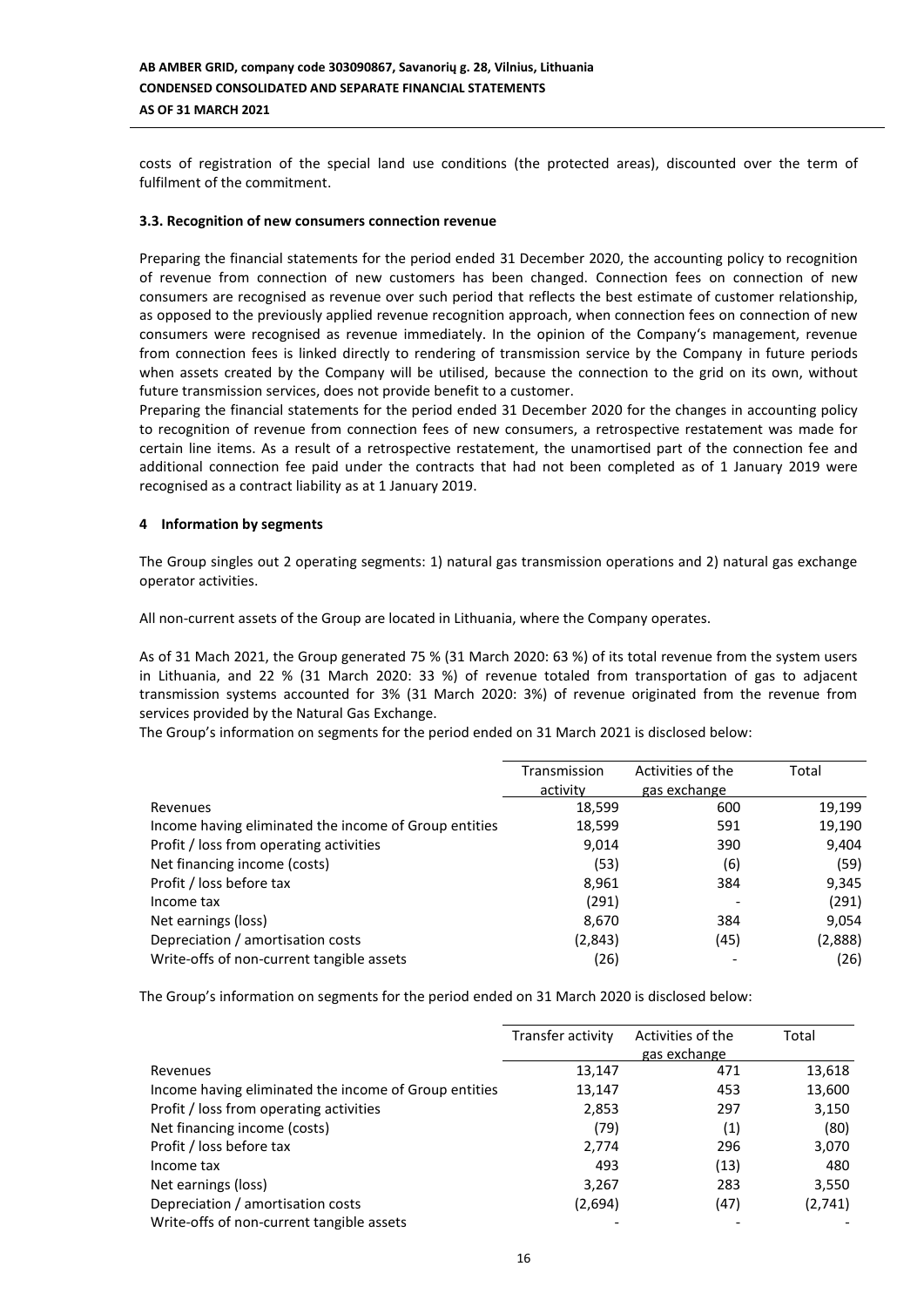## **5 Non-current tangible and intangible assets**

| Non-current intangible assets                 | Group | Company |
|-----------------------------------------------|-------|---------|
| <b>Residual value as of 31 December 2019</b>  | 2,910 | 2,262   |
| Additions                                     | 44    |         |
| Amortisation                                  | (238) | (197)   |
| Netting of grants with the non-current assets |       |         |
| Residual value as of 31 March 2020            | 2,716 | 2,065   |
|                                               |       |         |
| <b>Residual value as of 31 December 2020</b>  | 4,833 | 4,189   |
| Additions                                     | 14    |         |
| Amortisation                                  | (256) | (217)   |
| Netting of grants with the non-current assets |       |         |
| Residual value as of 31 March 2021            | 4,591 | 3,979   |

As at 31 December 2020, the Company recognised a provision of EUR 2,179 thousand and the related intangible assets for the establishment of the special land use conditions (protected areas). The provision was established under the amendments to the Regulations of the Real Property Cadastre, which were necessary for the establishment of a commitment to form a register of protected areas, as set out in the Lithuanian Law on Special Land Use Conditions, by the year 2023, and based on the *Description of the procedure for preparation and approval of the protected areas*, approved under the Lithuanian Energy Minister's Order No. 1-339 of 13 October 2020. Discounting of the provision was based on a discount rate of 0.62%.

| Non-current tangible assets                   | Group     | Company   |
|-----------------------------------------------|-----------|-----------|
|                                               |           |           |
| <b>Residual value as of 31 December 2019</b>  | 201,362   | 201,359   |
| Additions                                     | 22,947    | 22,946    |
| Depreciation                                  | (2,402)   | (2,402)   |
| Write-offs                                    | (1)       | (1)       |
| Netting of grants with the non-current assets | (10, 326) | (10, 326) |
| Residual value as of 31 March 2020            | 211,580   | 211,576   |
|                                               |           |           |
| <b>Residual value as of 31 December 2020</b>  | 241,624   | 241,620   |
| <b>Additions</b>                              | 12,504    | 12,501    |
| Depreciation                                  | (2,521)   | (2,520)   |
| Write-offs                                    | (56)      | (56)      |
| Netting of grants with the non-current assets | (5,303)   | (5,303)   |
| Residual value as of 31 March 2021            | 246.248   | 246,242   |

In the Group and the Company, non-current assets are accounted at revalued amount of assets, reducing the grants received for that asset.

In 2020, the construction works of the gas interconnection between Poland and Lithuania were started. The value of the construction works, construction materials and other services acquired during the first quarter of 2021 for the implementation of the project amounted to EUR 11,530 thousand, and the amount of recognised grants receivable was EUR 5,141 thousand (the investments during the 2020 year amounted to EUR 76,977 thousand, the amount of recognised grants receivable was EUR 34,437 thousand. The project was reported within the category of construction work in progress.

The amount of the depreciation of the grants in the income statement is reflected by deducting the depreciation costs of the related assets with the grant income, as of 31 March 2021, it stood at EUR 716 thousand (as of 31 March 2020 - EUR 661 thousand).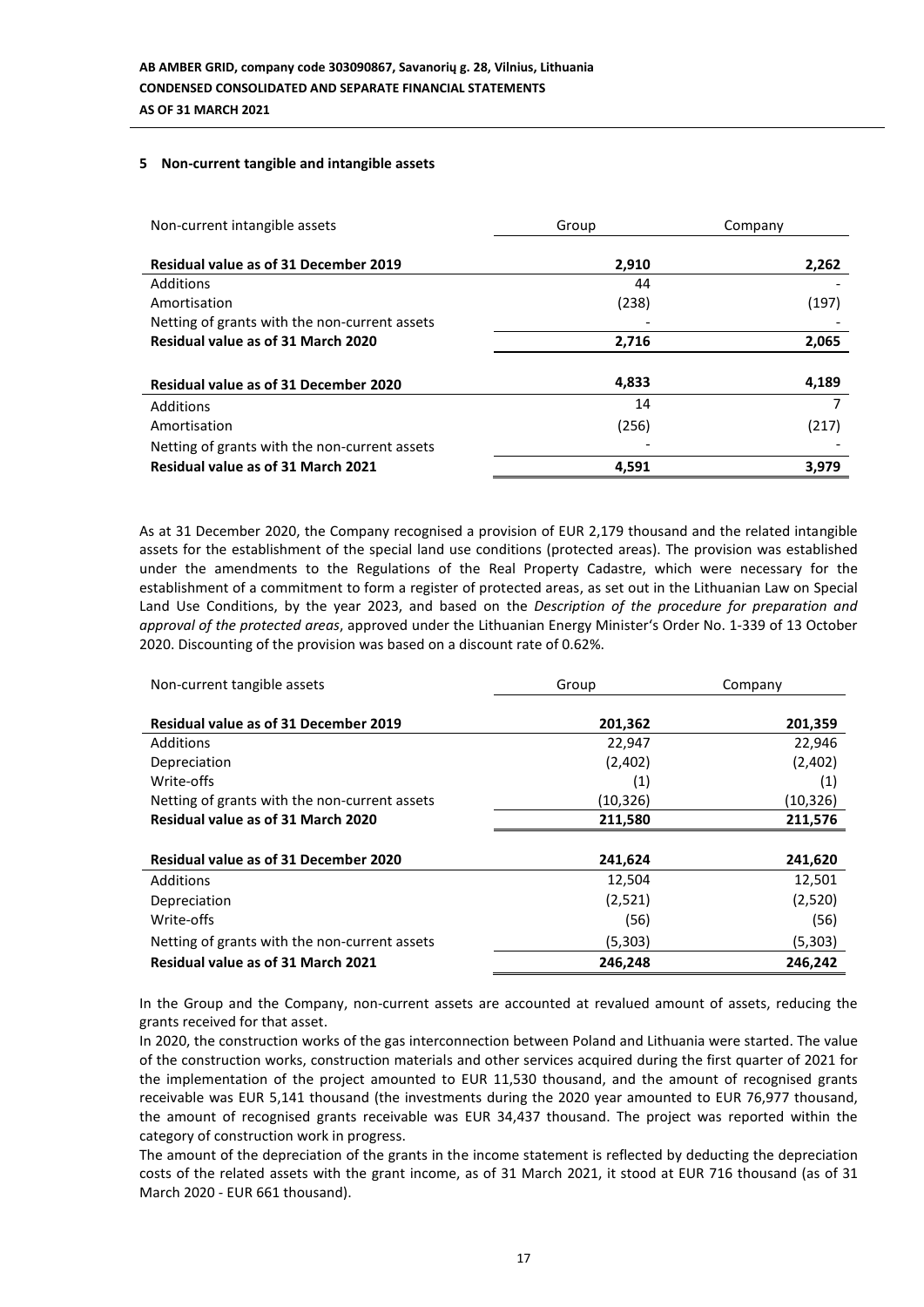## **6 Construction in progress**

The largest objects of construction in progress of the Group and Company as of 31 March 2021 and 31 December 2020 were as follows:

| <b>Items</b>                                                                                    | At 31 March<br>2021 | At 31 December<br>2020 |
|-------------------------------------------------------------------------------------------------|---------------------|------------------------|
| Implementation of gas interconnection Poland-Lithuania project in<br>the territory of Lithuania | 95,329              | 83,799                 |
| Installation of pig launchers/receivers                                                         | 3,942               | 4,446                  |
| Implementation of operative technological control of gas<br>transmission system                 | 2,813               | 2.776                  |
| Construction of the main gas pipeline Vilnius-Kaunas and                                        |                     |                        |
| interconnection Kaunas-Šakiai                                                                   | 551                 | 551                    |
| Other                                                                                           | 2,166               | 1,691                  |
| Grants recognised (offsetting against non-current assets)                                       | (46,004)            | (40, 910)              |
| Less: impairment of construction work in progress                                               | (597)               | (580)                  |
|                                                                                                 | 58,200              | 51,773                 |

\* Impairment for the Project "Construction of interconnection between the gas transmission pipelines Vilnius-Kaunas and Kaunas-Šakiai (spatial planning and design services)" was made for the amount of EUR 551 thousand because the construction of the pipeline was postponed for later periods and there arose certain uncertainties regarding the resolution of its funding issues and its further development.

## **7 The right-of-use assets and lease liabilities**

As described below, the Group and the Company have taken on lease office premises, motor vehicles, and land. Lease periods for premises, motor vehicles and land are 8-9 years, 4 years, and 99 years, respectively. The Group and the Company assessed the probability of exercising the lease extension option when recognising right-of-use assets and lease liabilities, and when determining the lease periods. In November 2020, the Company completed the tendering procedures for procurement of lease of new office premises and announced the tenderer who was awarded the contract. The lease of new office premises is expected to start in October 2021. Based on the supported assumptions that the lease extension option will not be exercised, the Company revised the lease period of premises and re-measured the lease liabilities.

|                                                            |                  | Group |                          |              |
|------------------------------------------------------------|------------------|-------|--------------------------|--------------|
|                                                            | <b>Buildings</b> | Land  | <b>Motor</b><br>vehicles | <b>Total</b> |
| Initial value of recognized assets at 31 December          |                  |       |                          |              |
| 2019                                                       | 723              | 1,265 | 13                       | 2,001        |
| Acquisitions                                               | 4                |       | 1,108                    | 1,112        |
| Write-offs                                                 |                  |       |                          |              |
| Amortization                                               | (38)             | (3)   | (59)                     | (100)        |
| <b>Residual value at 31 March 2020</b>                     | 689              | 1,262 | 1,062                    | 3,013        |
| Residual value of recognized assets at 31 December<br>2020 | 221              | 1,252 | 862                      | 2,335        |
| Acquisitions                                               |                  |       |                          |              |
| Write-offs                                                 |                  |       |                          |              |
| Amortization                                               | (38)             | (3)   | (71)                     | (112)        |
| <b>Residual value at 31 March 2021</b>                     | 183              | 1,249 | 791                      | 2,223        |
| Initial value                                              | 521              | 1,278 | 1,136                    | 2,935        |
| Accumulated depreciation                                   | (338)            | (29)  | (345)                    | (712)        |
| Residual value at 31 March 2021                            | 183              | 1,249 | 791                      | 2,223        |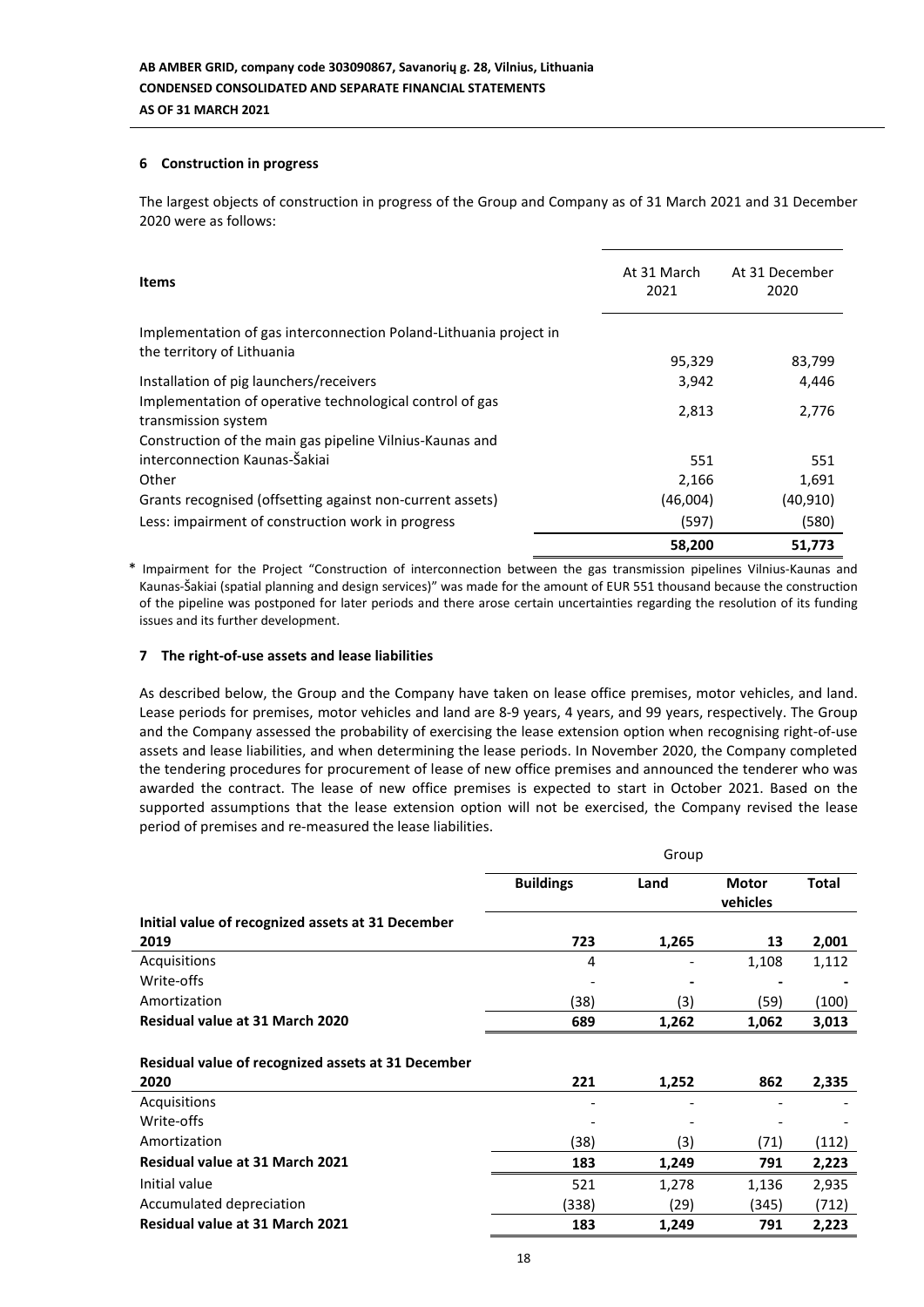# **AB AMBER GRID, company code 303090867, Savanorių g. 28, Vilnius, Lithuania CONDENSED CONSOLIDATED AND SEPARATE FINANCIAL STATEMENTS AS OF 31 MARCH 2021**

|                                                        | Company          |       |                          |              |
|--------------------------------------------------------|------------------|-------|--------------------------|--------------|
|                                                        | <b>Buildings</b> | Land  | <b>Motor</b><br>vehicles | <b>Total</b> |
| Initial value of recognized assets at 31 December 2019 | 585              | 1,265 |                          | 1,850        |
| Acquisitions                                           |                  |       | 1,108                    | 1,108        |
| Write-offs                                             |                  |       |                          |              |
| Amortization                                           | (33)             | (3)   | (58)                     | (94)         |
| Residual value at 31 March 2020                        | 552              | 1,262 | 1,050                    | 2,864        |
| Residual value of recognized assets at 31 December     |                  |       |                          |              |
| 2020                                                   | 99               | 1,252 | 853                      | 2,204        |
| Acquisitions<br>Write-offs                             |                  |       |                          |              |
| Amortization                                           | (33)             | (3)   | (70)                     | (106)        |
| Residual value at 31 March 2021                        | 66               | 1,249 | 783                      | 2,098        |
| Initial value                                          | 366              | 1,278 | 1,119                    | 2,763        |
| Accumulated depreciation                               | (300)            | (29)  | (336)                    | (665)        |
| <b>Residual value at 31 March 2021</b>                 | 66               | 1,249 | 783                      | 2,098        |

As the useful life of the right-of-use assets is longer than the lease term, depreciation is calculated from the commencement date of the lease to the end of the lease term.

|                                                                        | Group       |             |  |
|------------------------------------------------------------------------|-------------|-------------|--|
|                                                                        | At 31 March | At 31 March |  |
|                                                                        | 2021        | 2020        |  |
| Carrying amount of lease liabilities at the beginning of<br>the period | 2,363       | 2,009       |  |
| Recognition of lease liabilities under IFRS 16                         |             |             |  |
| Concluded lease contracts                                              |             | 1,112       |  |
| Termination of leases (write-offs of debts and accrued                 |             |             |  |
| interest)                                                              |             |             |  |
| Interest expenses                                                      | 6           | 6           |  |
| Lease payments (Principal and Interest)                                | (116)       | (89)        |  |
| Carrying amount at 31 March                                            | 2,253       | 3,038       |  |
| Non-current lease liabilities                                          | 1,876       | 2,603       |  |
| Current lease liabilities                                              | 377         | 435         |  |

|                                                                        | Company     |             |  |
|------------------------------------------------------------------------|-------------|-------------|--|
|                                                                        | At 31 March | At 31 March |  |
|                                                                        | 2021        | 2020        |  |
| Carrying amount of lease liabilities at the beginning of<br>the period | 2,230       | 2,009       |  |
| Recognition of lease liabilities under IFRS 16                         |             |             |  |
| Concluded lease contracts                                              |             | 1,108       |  |
| Termination of leases (write-offs of debts and accrued<br>interest)    |             |             |  |
| Interest expenses                                                      | 6           | 6           |  |
| Lease payments (Principal and Interest)                                | (110)       | (83)        |  |
| <b>Carrying amount at 31 March</b>                                     | 2,126       | 2,888       |  |
| Non-current lease liabilities                                          | 1,772       | 2,476       |  |
| Current lease liabilities                                              | 354         | 412         |  |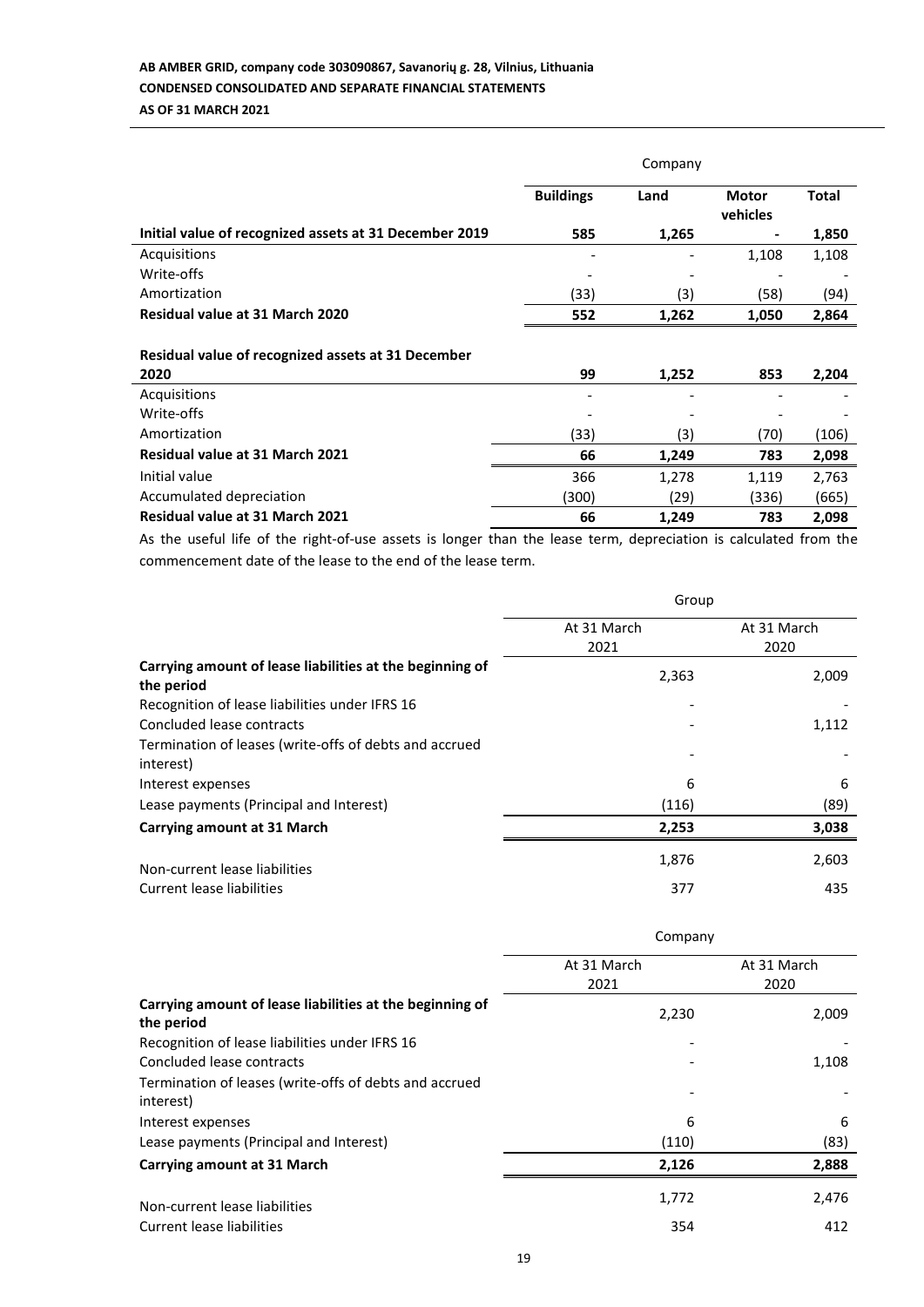|                                             | Group               |                        |  |  |
|---------------------------------------------|---------------------|------------------------|--|--|
| Lease liabilities                           | At 31 March<br>2021 | At 31 December<br>2020 |  |  |
| Current year                                | 377                 | 410                    |  |  |
| Repayment terms of non-current liabilities: | 1,876               | 1,953                  |  |  |
| Between 1 and 2 years                       | 311                 | 310                    |  |  |
| From 2 to 3 years                           | 268                 | 312                    |  |  |
| From 3 to 5 years                           | 58                  | 84                     |  |  |
| After 5 years                               | 1,239               | 1,247                  |  |  |

|                                             | Company        |                |  |  |
|---------------------------------------------|----------------|----------------|--|--|
| Lease liabilities                           | At 31 March    | At 31 December |  |  |
|                                             | 2021           | 2020           |  |  |
| Current year                                | 354            |                |  |  |
| Repayment terms of non-current liabilities: | 1,772          | 1,843          |  |  |
| Between 1 and 2 years                       | 288            | 287            |  |  |
| From 2 to 3 years                           | 245            | 289            |  |  |
| From 3 to 5 years                           | 20             | 46             |  |  |
| After 5 years                               | 1,219<br>1,221 |                |  |  |

Interest on lease liabilities reflected in the Group's finance costs amounted to EUR 6 thousand as at 31 March 2021 (31 March 2020: EUR 6 thousand).

The Group and the Company had no leases with variable payments not included in the value of lease liabilities. In the first quarter 2021, the Group's lease payments amounted to EUR 104 thousand (in the first quarter 2020: EUR 89 thousand).

## **8 Trade receivables**

|                                           | Group       |                | Company     |                |
|-------------------------------------------|-------------|----------------|-------------|----------------|
|                                           | At 31 March | At 31 December | At 31 March | At 31 December |
|                                           | 2021        | 2020           | 2021        | 2020           |
| Non-current trade receivables             |             |                |             |                |
| Other trade receivables                   |             |                |             |                |
| <b>Current trade receivables</b>          |             |                |             |                |
| Gas transmission services receivables     | 5,802       | 5,745          | 5.811       | 5,799          |
| Other trade receivables                   | 2,349       | 2,195          |             | 122            |
| Less: allowance for the decrease in value |             |                |             |                |
| of trade receivables                      | (70)        | (70)           | (70)        | (70)           |
|                                           | 8,081       | 7.870          | 5,742       | 5,851          |

Short-term trade receivables were interest-free; their payment period ranged from 9 to 30 calendar days. In Impairment of EUR 41 thousand was established in respect of "Geoterma" UAB, a producer of thermal energy, whereas "Geros dujos" UAB formed impairment of EUR 29 thousand.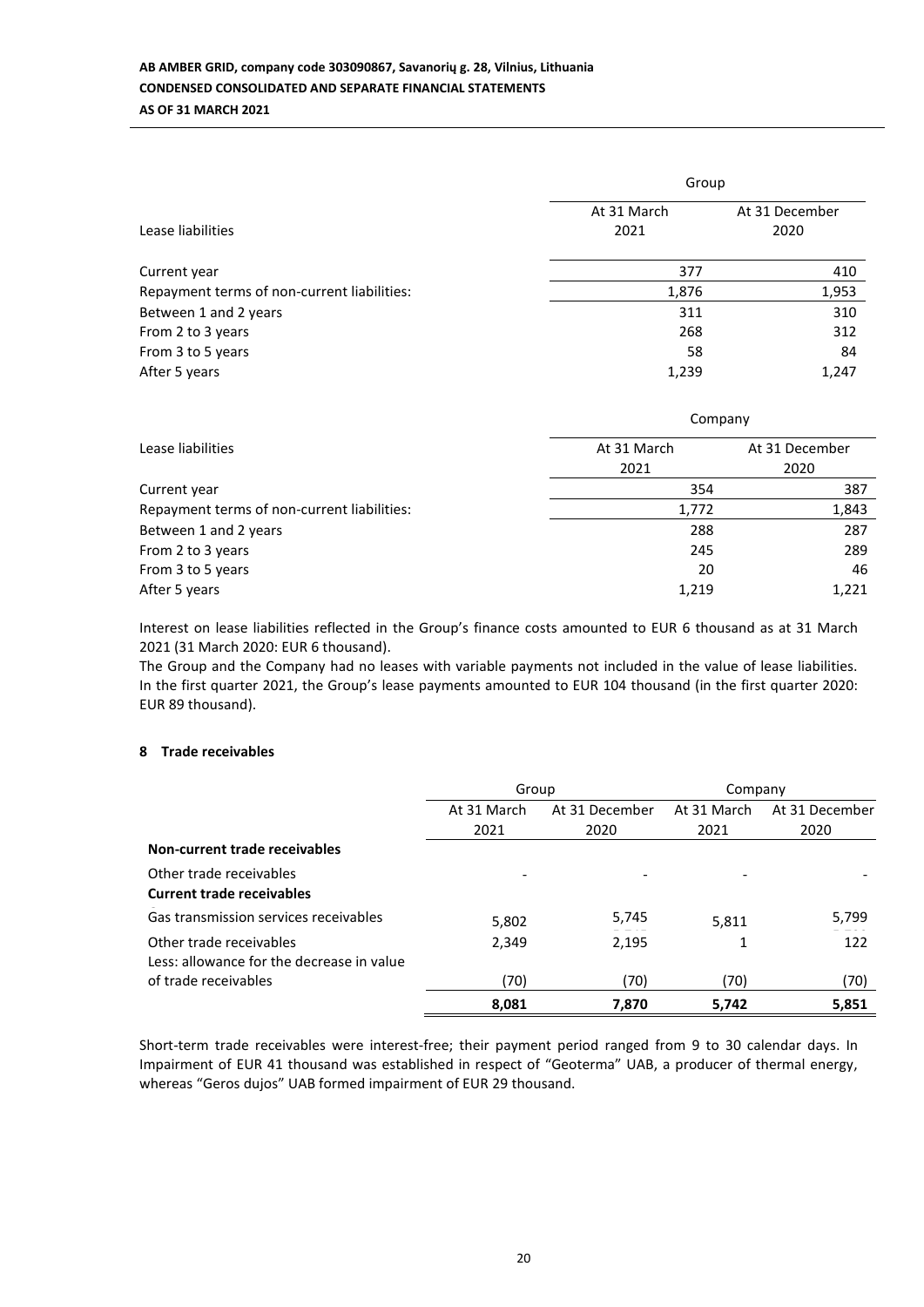### **9 Other receivables**

|                                                    | Group               |                           | Company             |                           |
|----------------------------------------------------|---------------------|---------------------------|---------------------|---------------------------|
|                                                    | At 31 March<br>2021 | At 31<br>December<br>2020 | At 31 March<br>2021 | At 31<br>December<br>2020 |
| LNG terminal funds receivable (administered by     |                     |                           |                     |                           |
| the Company)                                       | 11,582              | 12,834                    | 11,582              | 12,834                    |
| Grants receivable                                  | 30,490              | 25,628                    | 30,490              | 25,628                    |
| Receivables accrued for natural gas transportation | 169                 | 965                       | 169                 | 965                       |
| Other receivables                                  | 306                 | 80                        | 81                  | 78                        |
|                                                    | 42.547              | 39.507                    | 42.322              | 39,505                    |

The LNG terminal funds receivable as at 31 March 2021 include the overdue amount of EUR 5,400 thousand (as at 31 December 2020 - EUR 5,253 thousand) of which total the overdue amount of AB "Achema's" was EUR 5,316 thousand, the overdue amount of UAB "Geros dujos" was EUR 19 thousand, the overdue amount of UAB "Geoterma" was EUR 65 thousand. For more information about AB "Achema" see note 18 Commitments and Contingencies.

For the Company's Other Receivables, no impairment loss was formed.

Contract assets include as follows:

|                                                              | Company          |                     |  |  |
|--------------------------------------------------------------|------------------|---------------------|--|--|
|                                                              | At 31 March 2021 | At 31 December 2020 |  |  |
| Current contract assets related to transportation of natural |                  |                     |  |  |
| gas                                                          | 169              | 965                 |  |  |
| <b>Total contract assets</b>                                 | 169              | 965                 |  |  |

#### **10 Other financial assets**

The Group's other financial assets as at 31 March 2021 consisted of monetary funds collected from extra charge on natural gas transmission price related to natural gas supply security, referred to as the LNG terminal funds, and the funds transferred by the exchange participants. Those funds are collected from the system users, kept on separate bank accounts for LNG terminal funds in compliance with the legal requirements, and are intended for payment to the recipients of the LNG terminal funds: the LNG terminal operator (Klaipėdos Nafta AB), the designated supplier (Ignitis UAB), and the Company to cover the administration costs of the LNG terminal funds. Based on Resolution No. O3E-1235 of 30 November 2020, an extra charge related to natural gas supply security was set to be effective during the period from 1 January 2021.

The advance payment funds received by gas exchange members as at 31 March 2021 are accounted for EUR 11,406 thousand (as at 31 December 2020 – EUR 8,670 thousand).

|                                                           |                     | Group                  |                                | Company                            |  |
|-----------------------------------------------------------|---------------------|------------------------|--------------------------------|------------------------------------|--|
|                                                           | At 31 March<br>2021 | At 31 December<br>2020 | 2021                           | At 31 March At 31 December<br>2020 |  |
| Funds of the LNG terminal<br>Funds transferred by the gas | 88                  |                        | 88                             |                                    |  |
| exchange members                                          | 11,406<br>11,494    | 8,670<br>8,673         | $\overline{\phantom{a}}$<br>88 |                                    |  |

The Group and the Company keeps its cash in the accounts of those banks, which meet reliability requirements.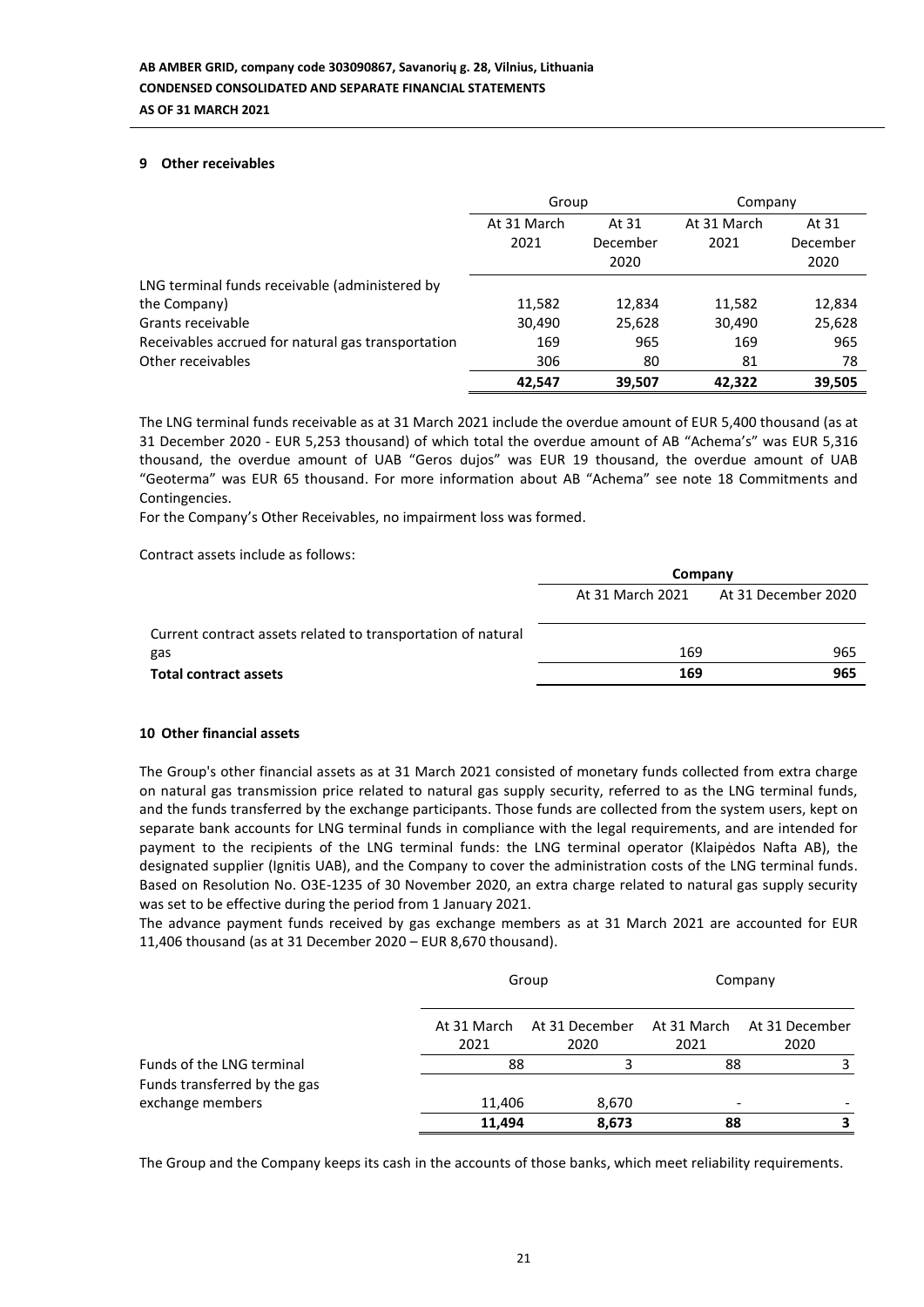#### **11 Loans**

|                                                    | Group               |                           | Company             |                           |
|----------------------------------------------------|---------------------|---------------------------|---------------------|---------------------------|
|                                                    | At 31 March<br>2021 | At 31<br>December<br>2020 | At 31 March<br>2021 | At 31<br>December<br>2020 |
| Long-term loans                                    |                     |                           |                     |                           |
| Loans from credit institutions of Lithuania        | 22,000              | 22,000                    | 22,000              | 22,000                    |
| Loans from international financial<br>institutions | 78,478              | 79,565                    | 78,478              | 79,565                    |
| <b>Short-term loans</b>                            |                     |                           |                     |                           |
| Loans from credit institutions of Lithuania        |                     |                           |                     |                           |
| Short-term loan (EPSO-G UAB)                       | 11,186              | 7,852                     | 11,186              | 7,852                     |
| Current portion of long-term loans                 | 10,174              | 10,174                    | 10,174              | 10,174                    |
|                                                    | 121,838             | 119,591                   | 121,838             | 119,591                   |

For the balancing of working capital on 27 February 2019 the Company and EPSO-G UAB entered into lending and borrowing via cash pool agreement, in which a maximum borrowing limit of EUR 15,000 thousand from EPSO-G UAB has been set. On 31 March 2020 an additional agreement was signed, which increased the maximum borrowing limit to 35,000 thousand euros and on 29 June 2020 according another supplementary agreement - to 40,000 thousand euros. As at 31 March 2021 the Company's borrowings amounted to EUR 11,186 thousand (as at 31 December 2020 – EUR 7,852 thousand).

On 30 June 2020 AB Amber Grid signed up to 65 million euros long-term financing agreement with the European Investment Bank (EIB) for the construction of a gas pipeline connection between Poland and Lithuania in the territory of the Republic of Lithuania. On 31 March 2021 used part of loan amounted to 60,000 thousand. As at 31 March 2021, the weighted average annual interest rate on borrowings of the Company and the Group was 0.38% (31 December 2020: 0.39%).

## **12 Contract liabilities**

## *Contract liabilities under the new customer connection contracts*

The funds from connection of new consumers to the gas transmission system were recognised as contract liabilities in amount of EUR 1,364 thousand as at 31 March 2021 (31 December 2020: EUR 1,371 thousand). The contract liabilities to be recognised as revenue within one year are reported as current contract liabilities.

|                                           |                                               | Company                            |       |  |
|-------------------------------------------|-----------------------------------------------|------------------------------------|-------|--|
|                                           | Non-current<br>contract<br><b>liabilities</b> | Current<br>contract<br>liabilities | Total |  |
| Opening balance at 31 December 2019       | 1,371                                         | 34                                 | 1,405 |  |
| Received/receivable                       |                                               |                                    |       |  |
| Recognised as revenue                     |                                               | (34)                               | (34)  |  |
| Reclassification                          | (34)                                          | 34                                 |       |  |
| Closing balance as at 31 December 2020    | 1,337                                         | 34                                 | 1,371 |  |
| Received/receivable                       |                                               |                                    |       |  |
| Recognised as revenue                     |                                               | (7)                                | (7)   |  |
| Reclassification                          | (7)                                           | 7                                  |       |  |
| Closing balance as at 31 March 2021       | 1,330                                         | 34                                 | 1,364 |  |
| Contract liabilities included as follows: |                                               |                                    |       |  |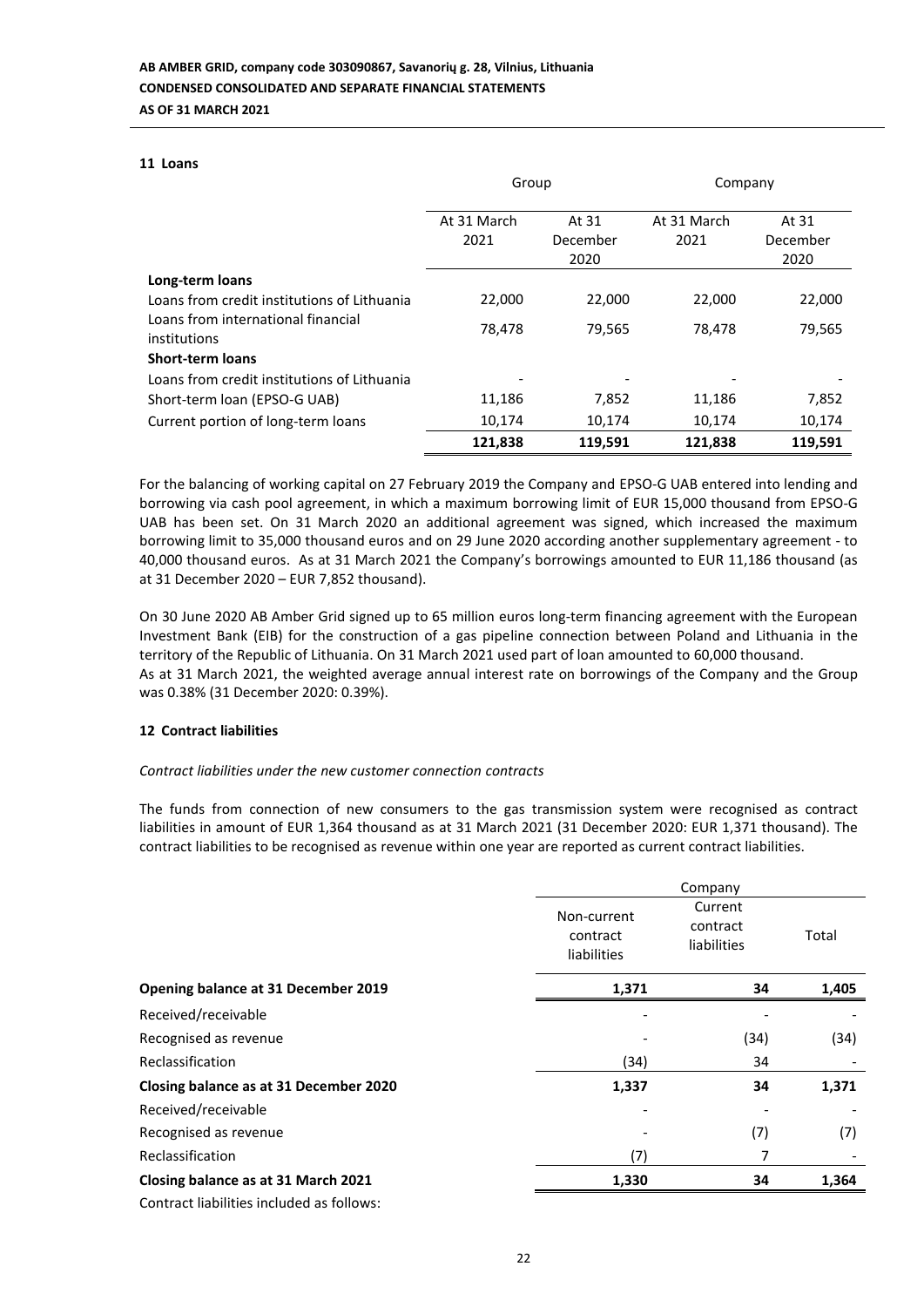# **AB AMBER GRID, company code 303090867, Savanorių g. 28, Vilnius, Lithuania CONDENSED CONSOLIDATED AND SEPARATE FINANCIAL STATEMENTS AS OF 31 MARCH 2021**

|                                                                                                 | Company          |                     |  |
|-------------------------------------------------------------------------------------------------|------------------|---------------------|--|
|                                                                                                 | At 31 March 2021 | At 31 December 2020 |  |
| Non-current portion of contract liabilities                                                     | 1,330            | 1,337               |  |
| <b>Total non-current contract liabilities</b>                                                   | 1,330            | 1,337               |  |
| Current portion of contract liabilities<br>Advance amounts received on transmission<br>services | 34<br>32         | 34<br>34            |  |
| <b>Total current contract liabilities</b>                                                       | 66               | 68                  |  |
| <b>Total contract liabilities</b>                                                               | 1,396            | 1,405               |  |

#### **13 Income tax**

In 2021, the standard corporate income tax rate applicable to the companies of the Republic of Lithuania was 15 per cent (in 2020: 15 per cent). The income tax expenses for the period comprise the current income tax and the deferred income tax.

On investments in new technologies, as at 31 March 2021, the Company had calculated a corporate income tax relief amounting to EUR 1,334 thousand (as at 31 March 2020: EUR 912 thousand).

## **14 Trade payables**

|                                                             | Group       |          | Company     |          |
|-------------------------------------------------------------|-------------|----------|-------------|----------|
|                                                             | At 31 March | At 31    | At 31 March | At 31    |
|                                                             | 2021        | December | 2021        | December |
|                                                             |             | 2020     |             | 2020     |
| Payables to suppliers under investment                      |             |          |             |          |
| programme (reconstruction and modernisation)                | 4.197       | 4,810    | 4,197       | 4,810    |
| Payables to suppliers of goods and providers of<br>services | 821         | 2,106    | 727         | 2,007    |
| Payables to providers of repairs services under             |             |          |             |          |
| non-current assets repairs programme                        | 61          | 265      | 61          | 265      |
| Payables to suppliers of natural gas                        | 8,691       | 3,248    | 810         | 1,069    |
|                                                             | 13,770      | 10,429   | 5.795       | 8,151    |

As at 31 March 2021, the trade payables were interest-free and the payment terms of the largest share of them ranged from 30 to 60 days.

## **15 Received advanced payments and contract liabilities**

|                                                            | Group       |          | Company     |          |
|------------------------------------------------------------|-------------|----------|-------------|----------|
|                                                            | At 31 March | At 31    | At 31 March | At 31    |
|                                                            | 2021        | December | 2021        | December |
|                                                            |             | 2020     |             | 2020     |
| Current contract liabilities                               | 66          | 68       | 66          | 68       |
| Grants received in advance                                 | 210         | 236      | 210         | 236      |
| Advance amounts received from gas<br>exchange participants | 5,934       | 8,246    |             |          |
| Other advance amounts received                             | 21          | 8        | 21          | 8        |
| <b>Total advance amounts received</b>                      | 6,231       | 8,558    | 297         | 312      |

Prepayments received by the Group on 31 March 2021 was in amount of EUR 6,231 thousand (as of 31 December 2020 EUR - 8,558 thousand). Advance payments received by the Company are the payments received from the EU for investment projects, contract liabilities and gas exchange members.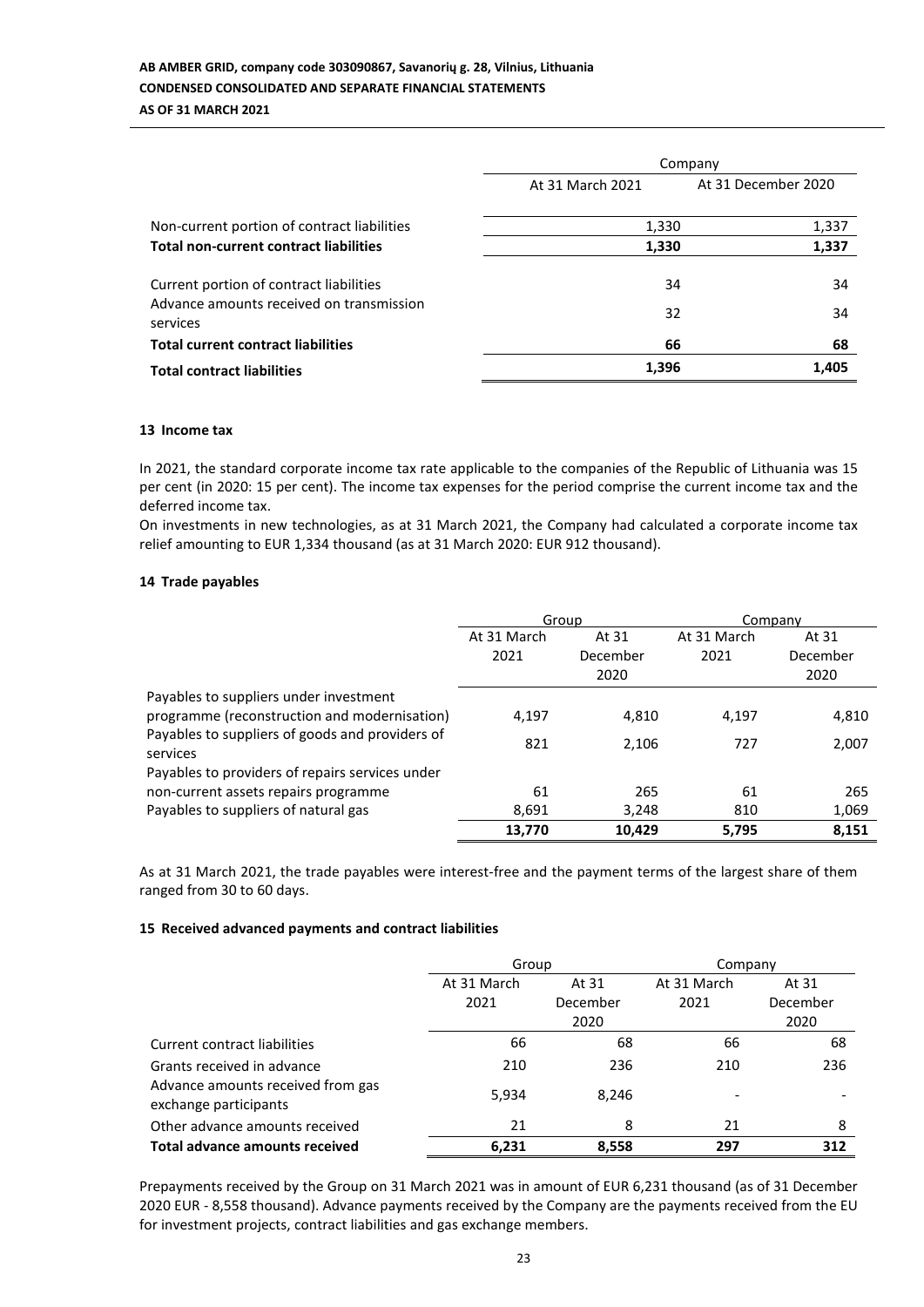GET Baltic advance payments paid by the participants of Exchange are accounted for as prepayments received from the exchange participants and are used on the settlement date, unless a request is made from the participants not to use the advance paid for reduction of the amount due for gas and exchange services. An unused advance or part thereof remains with the other participant's settlements. If the participant does not use the advance for more than 1 year, it is returned back to him.

## **16 Other payables and current liabilities**

|                                             | Group       |          | Company     |          |  |
|---------------------------------------------|-------------|----------|-------------|----------|--|
|                                             | At 31 March | At 31    | At 31 March | At 31    |  |
|                                             | 2021        | December | 2021        | December |  |
|                                             |             | 2020     |             | 2020     |  |
| Payable LNG terminal funds administrated by |             |          |             |          |  |
| the Company                                 | 10,830      | 10,670   | 10,830      | 10,670   |  |
| Accrued LNG terminal funds subject to       |             |          |             |          |  |
| administration by the Company*              | 846         | 2,175    | 846         | 2,175    |  |
| Real Estate Tax payable                     |             | 453      |             | 453      |  |
| Value Added Tax (VAT) payable               | 399         | 582      | 399         | 278      |  |
| Other payables                              | 463         | 465      | 373         | 405      |  |
|                                             | 12.538      | 14,345   | 12.448      | 13,981   |  |

\*Accrued LNG terminal funds subject to administration by the Company are accounted when natural gas transmission system users are issued VAT invoices, Accrued funds subject to administration by the Company are included into the account of LNG terminal funds payable when AB "Klaipėdos Nafta" and UAB "Ignitis" former UAB "Lietuvos energijos tiekimas" issue a VAT invoice to the Company in respect of the security-of-supply-related extra tariff component added to the regular natural gas tariff.

## **17 Earnings per share**

Basic earnings per share reflect the Group net profit divided by the weighted average number of shares. There are no diluting instruments, therefore basic and diluted earnings per share are equal. Calculations of the basic earnings per share are presented below:

|                                                                   | Group                                                       |                                                             |  |
|-------------------------------------------------------------------|-------------------------------------------------------------|-------------------------------------------------------------|--|
|                                                                   | For the period of<br>three months<br>ended 31 March<br>2021 | For the period of<br>three months<br>ended 31 March<br>2020 |  |
| Net profit (loss) attributable to the shareholders (EUR thousand) | 9,054                                                       | 3,550                                                       |  |
| Weighted average number of shares (thousand)                      | 178,383                                                     | 178,383                                                     |  |
| Basic and diluted earnings (loss) per share (EUR)                 | 0.05                                                        | 0,02                                                        |  |

## **18 Dividends**

According to the decision of the Company's ordinary general meeting of the shareholders no dividends were approved to distribute from the distributable profit.

At the general meeting of shareholders in 2019 and 2020 decisions for the profit distribution were adopted in accordance with the provisions of the dividend policy of the EPSO-G UAB group companies. Due to the increase in the need of the funds for investments, the distributable profit was left in the Company, taking into account the fact that the Company is implementing a large-scale strategic gas transmission connection project between Lithuania and Poland GIPL.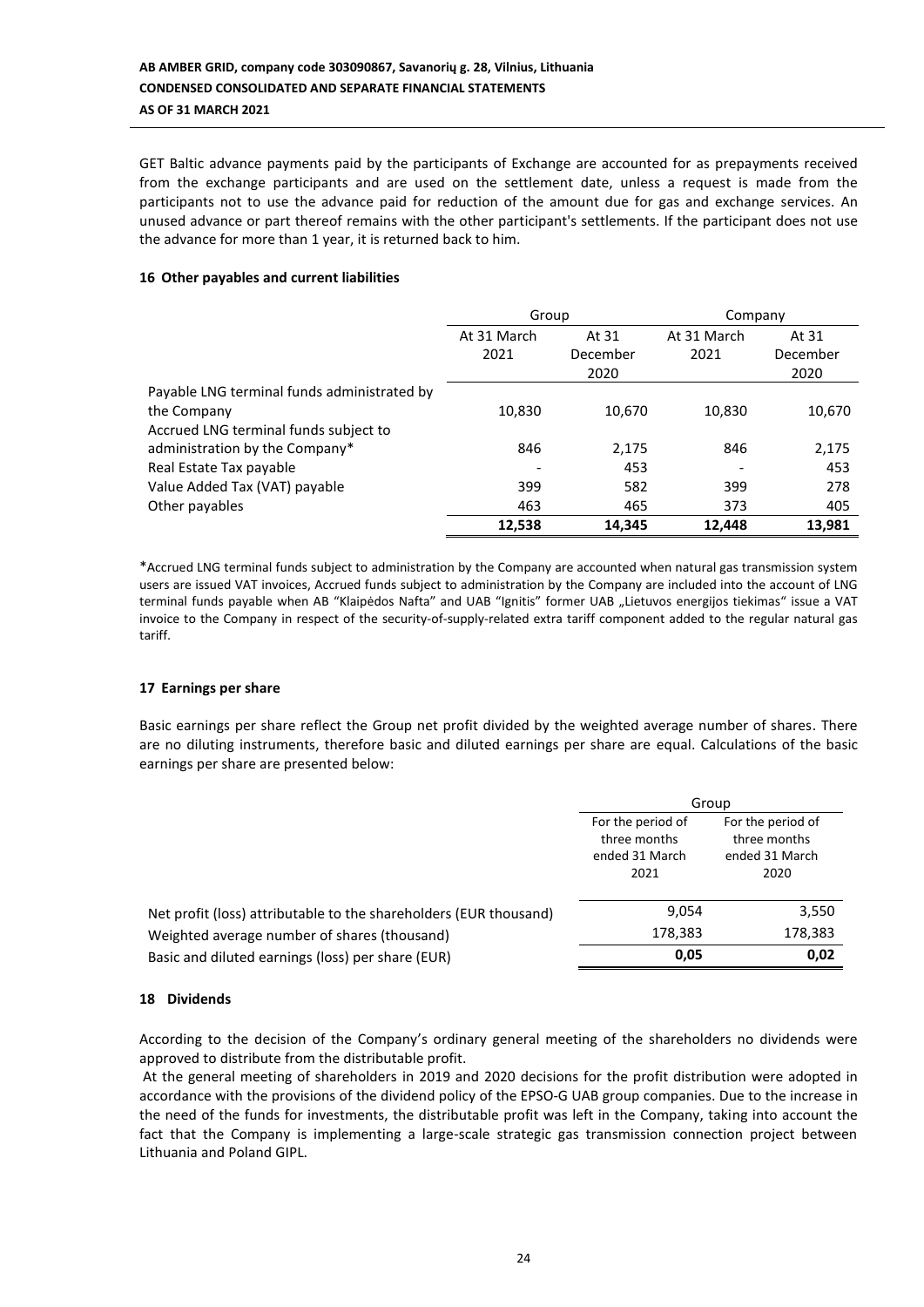## **19 Restatement of comparative figures**

#### *Effects of change in accounting policy to recognition of revenue from connection of new consumers*

In view of the change in accounting policy to recognition of revenue from connection of new consumers, which was fulfilled preparing the financial statements for the period ended 31 December 2020, the Group applied this amendment to these interim condensed financial statements for the three-month period ended 31 March 2021, restating the statement of profit or loss, statement of comprehensive income, statement of changes in equity and cash flow statement for three-month period ending 31 March 2020, so that comparative information for the three-month period would be accurate.

Effects of restatement on the Group's financial indicators for the three months period ended 31 March 2021 is presented in the table below (effects on the Company's comparative figures match the effects on the Group's comparative figures):

| <b>EUR '000</b> | <b>CONSOLIDATED STATEMENT OF PROFIT OR LOSS</b> | For the period of<br>three months<br>ended 31 March<br>2020 (before<br>restatement) | Restatement<br>effects | For the period of<br>three months<br>ended 31 March<br>2020 (after<br>restatement) |
|-----------------|-------------------------------------------------|-------------------------------------------------------------------------------------|------------------------|------------------------------------------------------------------------------------|
| ۱.              | Revenue                                         | 13,592                                                                              | 8                      | 13,600                                                                             |
| III.            | <b>Operating profit</b>                         | 3,142                                                                               | 8                      | 3,150                                                                              |
| v.              | <b>Profit before tax</b>                        | 3,062                                                                               | 8                      | 3,070                                                                              |
| VI.             | Income tax                                      | 481                                                                                 | (1)                    | 480                                                                                |
| VI.1            | Current year income tax                         | (13)                                                                                |                        | (13)                                                                               |
| VI.2.           | Deferred income tax                             | 494                                                                                 | (1)                    | 493                                                                                |
| VII.            | Net profit (loss)                               | 3.543                                                                               |                        | 3.550                                                                              |

| <b>EUR '000</b> | <b>CONSOLIDATED STATEMENT OF CASH FLOWS</b>   | Group<br>period ended<br>31 March 2020<br>(before<br>restatement) | Restatement<br>effects | Group<br>Period ended<br>31 March<br>2020 (after<br>restatement) |
|-----------------|-----------------------------------------------|-------------------------------------------------------------------|------------------------|------------------------------------------------------------------|
| 1.1.            | Net profit (loss)                             | 3,543                                                             |                        | 3.550                                                            |
| 1.5.            | Income tax expenses (benefit)                 | (481)                                                             |                        | 480                                                              |
| 1.14            | Other amounts payable and current liabilities | (5,859)                                                           | (8)                    | (5,867)                                                          |

#### **20 Commitments and contingencies**

#### Litigations

Currently, the Company has initiated two civil cases regarding the award of extra charge on the natural gas transmission price related to natural gas supply security (the LNG terminal funds) from Achema AB. The Company acts solely as an administrator of the LNG terminal funds and transfers the LNG terminal funds to their recipients only after collecting them from the buyers, and accordingly, the Company does not incur credit risk arising from the disputed amounts.

In addition, litigation procedure is pending regarding the legitimacy of the decisions of the Company's Procurement Commission passed at the time of procurement of contract works for the gas interconnection between Poland and Lithuania (GIPL) project (procurement No. 381642). On 21 May 2020, the Lithuanian Court of Appeal passed a ruling, by which the decision of 28 February 2020 of Vilnius District Court was left unchanged (the outcome of the procurement was left unchanged as well). The claimant has filed an appeal in cassation, which has been accepted and its hearing was held on 27 January 2021 at the Lithuanian Supreme Court. On 3 March 2021, the Lithuanian Supreme Court passed a ruling to repeal the decision of Vilnius District Court of 28 February 2020 and the ruling of the panel of judges from the Division of Civil Cases of the Lithuanian Court of Appeal of 21 May 2020, and to remit the case back to the court of first instance. The Supreme Court of Lithuania in a final and unappealable order ruled that the lower courts had properly assessed the Company's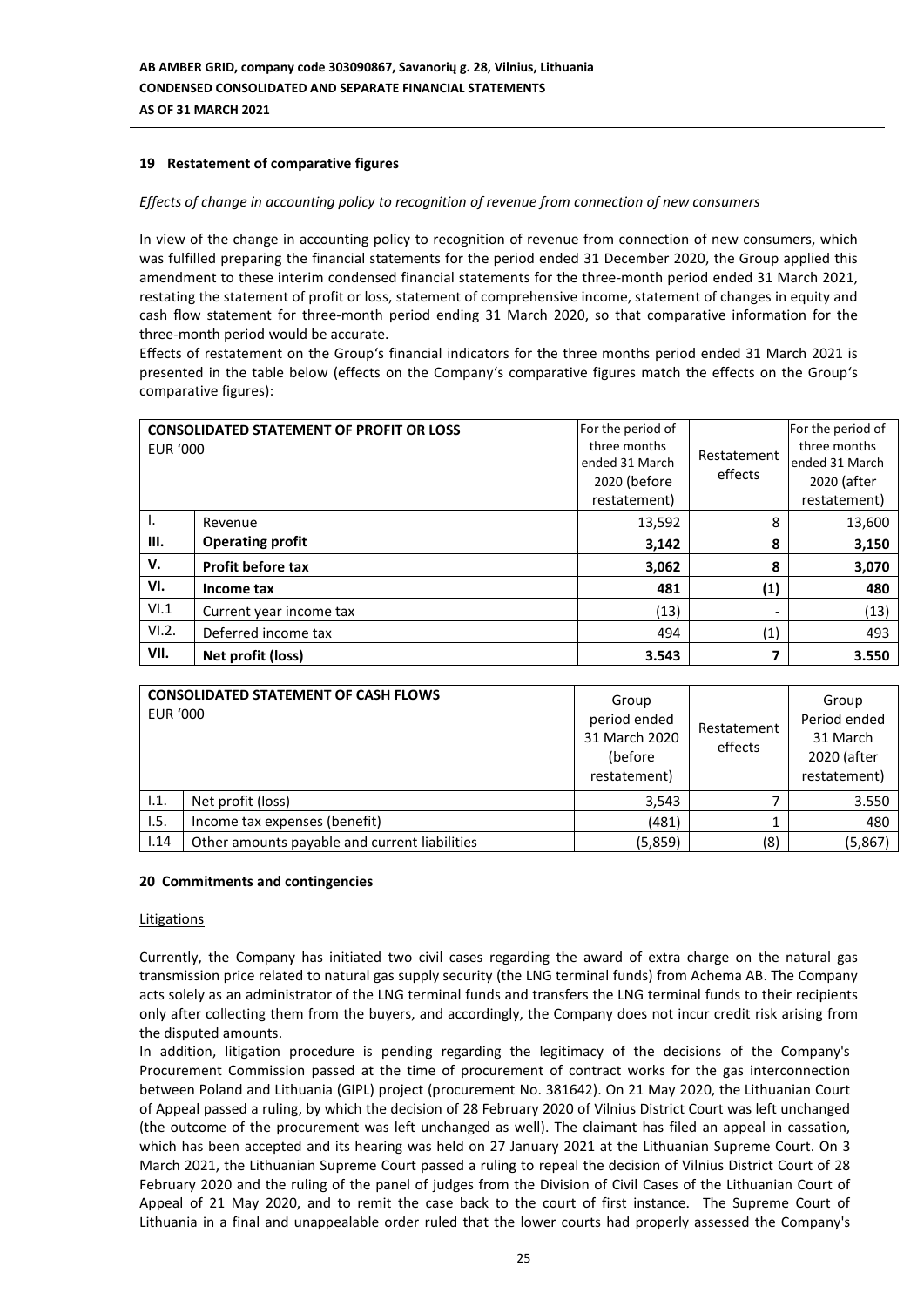arguments regarding the re-evaluation of tenders, national security assessment and calculation of economic efficiency score, after which the assessment of the applicant's tender was reduced. The case was remitted to the court of first instance only for re-examination to the extent of the validity of the claim submitted by the Applicant and not examined. The case is currently pending in the Court of First Instance, a decision has not been made yet.

## **21 Related party transactions**

As at 31 March 2021 and 31 December 2020, the parent company was EPSO-G UAB. The parent country of the latter company was the Republic of Lithuania, represented by the Ministry of Energy of the Republic of Lithuania. For the purposes of related-party disclosures, the Republic of Lithuania does not include central or local authorities. Disclosures include transactions and balances with EPSO-G Group companies, subsidiaries, all statecontrolled companies or those under significant influence (transactions with such entities are disclosed separately only if the amount of transactions exceeds EUR 100,000 in a calendar year) and management, and close family members. A list of publicly-controlled entities or those under significant influence that are subject to disclosure is provided here: [https://vkc.sipa.lt/apie-imones/vvi-sarasas/.](https://vkc.sipa.lt/apie-imones/vvi-sarasas/)

The Company's/Group's related parties as at 31 March 2021 and 31 December 2020 were as follows:

- EPSO-G (the parent company). 100% of EPSO-G share capital is owned by the Ministry of Energy of the Republic of Lithuania;

Epso-G UAB Group companies:

- Litgrid AB (common shareholders);
- Tetas UAB (common shareholders);
- Baltpool UAB (common shareholders).
- The subsidiary of the Company GET Baltic UAB; Ignitis grupė UAB companies:
- Energijos skirstymo operatorius AB;
- Ignitis UAB;
- Ignitis gamyba UAB;

- Energetikos paslaugų ir rangos organizacija UAB

Other state-controlled companies:

- Klaipėdos nafta AB;
- State Enterprise Ignalina Nuclear Power Plant;
- State Enterprise Geoterma
- Other state-controlled companies or those under significant influence.
- Management.

The tables below show the Group's and the Company's receivables and payables from related parties as at 31 March 2021 and 31 December 2020. Transactions with related parties are disclosed for the three-month period ended 31 March 2021 and 31 March 2020:

|                                    | Group               |              |                               |                          |                            |                                     |  |
|------------------------------------|---------------------|--------------|-------------------------------|--------------------------|----------------------------|-------------------------------------|--|
|                                    | <b>Acquisitions</b> | <b>Sales</b> | <b>Accounts</b><br>receivable | Loans<br>granted         | <b>Accounts</b><br>payable | Costs of<br>financial<br>operations |  |
| EPSO - G UAB                       | 29                  |              |                               | 11,186                   | 32                         | 17                                  |  |
| <b>TETAS UAB</b>                   |                     |              |                               |                          |                            |                                     |  |
| Ignitis Gamyba UAB                 | 19                  | $14,141^{2}$ | $1,988^{2}$                   |                          | 1,947                      |                                     |  |
| Energijos Skirstymo Operatorius AB | 54                  | 143          | 49                            | $\overline{\phantom{a}}$ |                            |                                     |  |
| Ignitis UAB                        | $22,375^{2}$        | $9,582^{2}$  | $2,509^{2}$                   |                          | $5,953^{2}$                | $\overline{\phantom{a}}$            |  |
| Transporto Valdymas UAB            | 100                 |              |                               |                          | 43                         |                                     |  |
| Klaipėdos Nafta AB                 | $7,302^{2}$         |              |                               |                          | $6,523^{2}$                |                                     |  |
| State enterprise Ignalina Nuclear  |                     |              |                               |                          |                            |                                     |  |
| Power Plant                        |                     | 44           | 22                            |                          |                            |                                     |  |
| Geoterma UAB                       |                     |              | 110                           |                          |                            |                                     |  |
| Other state-owned enterprises      | 8                   |              |                               |                          | 4                          |                                     |  |
|                                    | 29,888              | 23,910       | 4,678                         | 11,186                   | 14,503                     | 17                                  |  |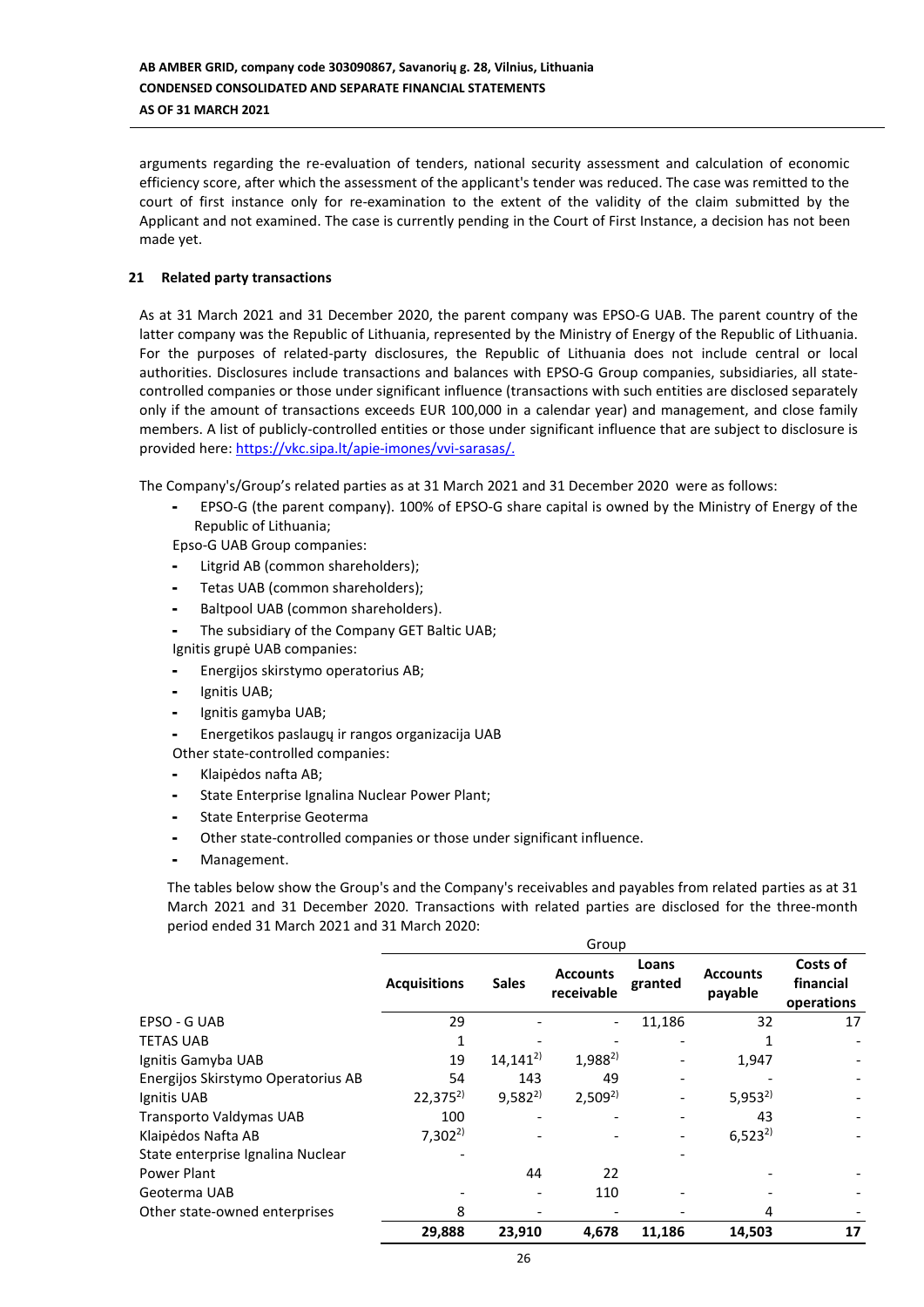# **AB AMBER GRID, company code 303090867, Savanorių g. 28, Vilnius, Lithuania CONDENSED CONSOLIDATED AND SEPARATE FINANCIAL STATEMENTS AS OF 31 MARCH 2021**

|                                    | <b>Acquisitions</b> | <b>Sales</b> | <b>Accounts</b><br>receivable | Loans<br>granted | <b>Accounts</b><br>payable | Costs of<br>financial<br>operations |
|------------------------------------|---------------------|--------------|-------------------------------|------------------|----------------------------|-------------------------------------|
| EPSO - G UAB                       | 39                  |              |                               | 15,305           | 40                         | 9                                   |
| <b>TETAS UAB</b>                   |                     |              |                               |                  |                            |                                     |
| Ignitis Gamyba UAB                 |                     | $10,783^{2}$ | $1,743^{2}$                   |                  | 4,358                      |                                     |
| Energijos Skirstymo Operatorius AB | 58                  | 117          | 47                            |                  | 12                         |                                     |
| Ignitis UAB                        | $21,194^{2}$        | $11,319^{2}$ | $2,973^{2}$                   |                  | $3,897^{2}$                |                                     |
| Transporto Valdymas UAB            | 58                  |              |                               |                  | 37                         |                                     |
| Klaipėdos Nafta AB                 | $9,625^{2}$         |              |                               |                  | $6,986^{2}$                |                                     |
| State enterprise Ignalina Nuclear  |                     |              |                               |                  |                            |                                     |
| Power Plant                        |                     | 41           | 20                            |                  |                            |                                     |
| Geoterma UAB                       |                     |              | 110                           |                  |                            |                                     |
| Other state-owned enterprises      | 14                  |              |                               |                  |                            |                                     |
|                                    | 30,988              | 22,260       | 4,893                         | 15,305           | 15,337                     | 9                                   |

|                                    | Company             |              |                               |                  |                            |                                     |  |
|------------------------------------|---------------------|--------------|-------------------------------|------------------|----------------------------|-------------------------------------|--|
|                                    | <b>Acquisitions</b> | <b>Sales</b> | <b>Accounts</b><br>receivable | Loans<br>granted | <b>Accounts</b><br>payable | Costs of<br>financial<br>operations |  |
| <b>GET Baltic UAB</b>              | $811^{1}$           | $80^{1}$     | $9^{1}$                       |                  | $236^{1}$                  |                                     |  |
| EPSO - G UAB                       | 29                  |              |                               | 11,186           | 32                         | 17                                  |  |
| <b>TETAS UAB</b>                   |                     |              |                               |                  |                            |                                     |  |
| Ignitis Gamyba UAB                 | 8                   | $5,096^{2}$  | $1,981^{2}$                   |                  |                            |                                     |  |
| Energijos Skirstymo Operatorius AB | 54                  | 143          | 49                            |                  |                            |                                     |  |
| Ignitis UAB                        | $10,701^{2}$        | $8,635^{2}$  | $2,508^{2}$                   |                  | $4,795^{2}$                |                                     |  |
| Transporto Valdymas UAB            | 100                 |              |                               |                  | 43                         |                                     |  |
| Klaipėdos Nafta AB                 | $7,302^{2}$         |              |                               |                  | $6,523^{2}$                |                                     |  |
| State enterprise Ignalina Nuclear  |                     |              |                               |                  |                            |                                     |  |
| Power Plant                        |                     | 44           | 22                            |                  |                            |                                     |  |
| Geoterma UAB                       |                     |              | 110                           |                  |                            |                                     |  |
| Other state-owned enterprises      | 8                   |              |                               |                  | 4                          |                                     |  |
|                                    | 19,014              | 13,998       | 4,679                         | 11,186           | 11,634                     | 17                                  |  |

|                                                  | <b>Acquisitions</b> | <b>Sales</b> | <b>Accounts</b><br>receivable | Loans<br>granted | <b>Accounts</b><br>payable | Costs of<br>financial<br>operations |
|--------------------------------------------------|---------------------|--------------|-------------------------------|------------------|----------------------------|-------------------------------------|
| <b>GET Baltic UAB</b>                            | $1,915^{1}$         | $11^{1}$     | $3^{1}$                       |                  | $360^{1}$                  |                                     |
| EPSO - G UAB                                     | 39                  |              |                               | 15,125           | 40                         | 8                                   |
| <b>TETAS UAB</b>                                 |                     |              |                               |                  |                            |                                     |
| Ignitis Gamyba UAB                               |                     | $4,267^{2}$  | $1,743^{2}$                   |                  |                            |                                     |
| Energijos Skirstymo Operatorius AB               | 58                  | 117          | 47                            |                  | 12                         |                                     |
| Ignitis UAB                                      | $7,824^{2}$         | $7,885^{2}$  | $2,954^{2}$                   |                  | $3,387^{2}$                |                                     |
| Transporto Valdymas UAB                          | 58                  |              |                               |                  | 37                         |                                     |
| Klaipėdos Nafta AB                               | $9,625^{2}$         |              |                               |                  | $6,986^{2}$                |                                     |
| State enterprise Ignalina Nuclear<br>Power Plant |                     | 41           | 20                            |                  |                            |                                     |
| Geoterma UAB                                     |                     |              | 110                           |                  |                            |                                     |
| Other state-owned enterprises                    | 13                  |              |                               |                  |                            |                                     |
|                                                  | 19,532              | 12,321       | 4,877                         | 15,125           | 10,828                     | 8                                   |

1) The Company is a participant of the Natural Gas Exchange operated by Get Baltic UAB and has a participation agreement, The agreement is on standard terms and the under the same terms and conditions as with the other participants, The amount represents the purchases and sales made through this Exchange.

2) LNG terminal funds included.